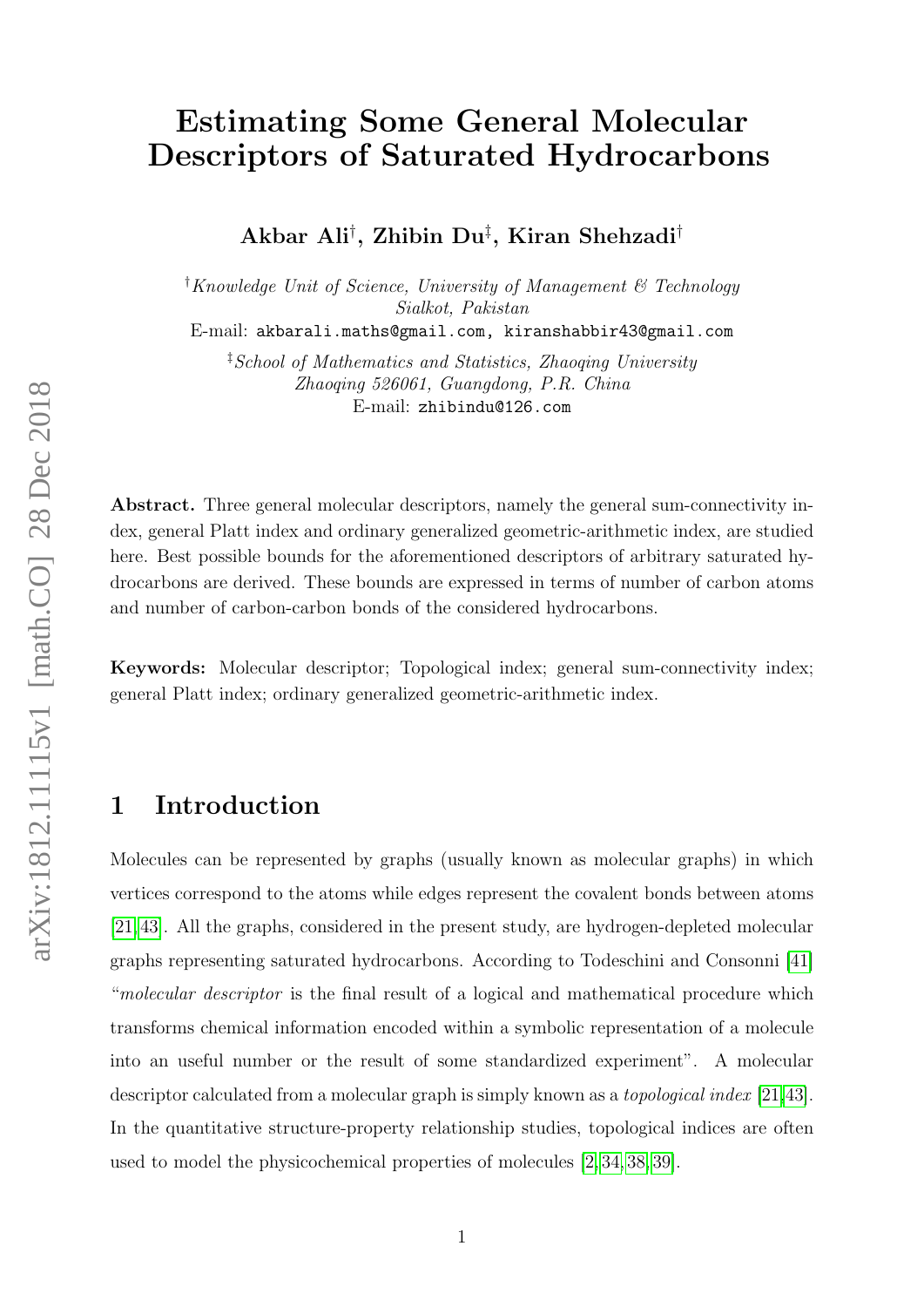The Platt index (Pl), which was proposed for predicting paraffin properties [\[35\]](#page-18-1), is one of the oldest topological indices. This index is defined as:

$$
Pl(G) = \sum_{uv \in E(G)} (d_u + d_v - 2),
$$

where uv is the edge connecting the vertices u, v of the (molecular) graph  $G, E(G)$  is the edge set of  $G$ , and  $d_u$  is the degree of the vertex u. It should be mentioned here that the Platt index can be written as

$$
Pl(G) = M_1(G) - 2m,
$$

where  $m$  is the number of edges in the graph  $G$  and  $M_1$  is the first Zagreb index, appeared in 1972 within the study of total  $\pi$ -electron energy of alternant hydrocarbons [\[22\]](#page-17-1). The first Zagreb index can be defined [\[16\]](#page-17-2) as:

$$
M_1(G) = \sum_{uv \in E(G)} (d_u + d_v).
$$

Mathematical properties related to the first Zagreb index (and hence related to the Platt index) can be found in the recent surveys [\[7,](#page-16-1) [11,](#page-16-2) [12\]](#page-16-3) and related references listed therein.

The connectivity index (also known as branching index and Randić index)  $[37]$  is one of the most studied and applied topological indices, which was proposed in 1975 for measuring the extent of branching of the carbon-atom skeleton of saturated hydrocarbons. The connectivity index for a graph  $G$  is defined as

$$
R(G) = \sum_{uv \in E(G)} (d_u d_v)^{-\frac{1}{2}}.
$$

Details about the chemical applicability and mathematical properties of this index can be found in the survey [\[27\]](#page-18-2), recent papers [\[6,](#page-16-4)[14,](#page-17-3)[15,](#page-17-4)[19,](#page-17-5)[26,](#page-18-3)[32\]](#page-18-4) and related references listed therein.

Several modified versions of the connectivity index were appeared in literature. One of such modified versions is the sum-connectivity index, defined as:

$$
\chi(G) = \sum_{uv \in E(G)} (d_u + d_v)^{-\frac{1}{2}},
$$

which was proposed in 2009, by Zhou and Trinajstić  $[47]$ . After that, Zhou and Trinajstić [\[48\]](#page-20-0) introduced the following generalization of the sum-connectivity index and first Zagreb index:

$$
\chi_{\alpha}(G) = \sum_{uv \in E(G)} (d_u + d_v)^{\alpha},
$$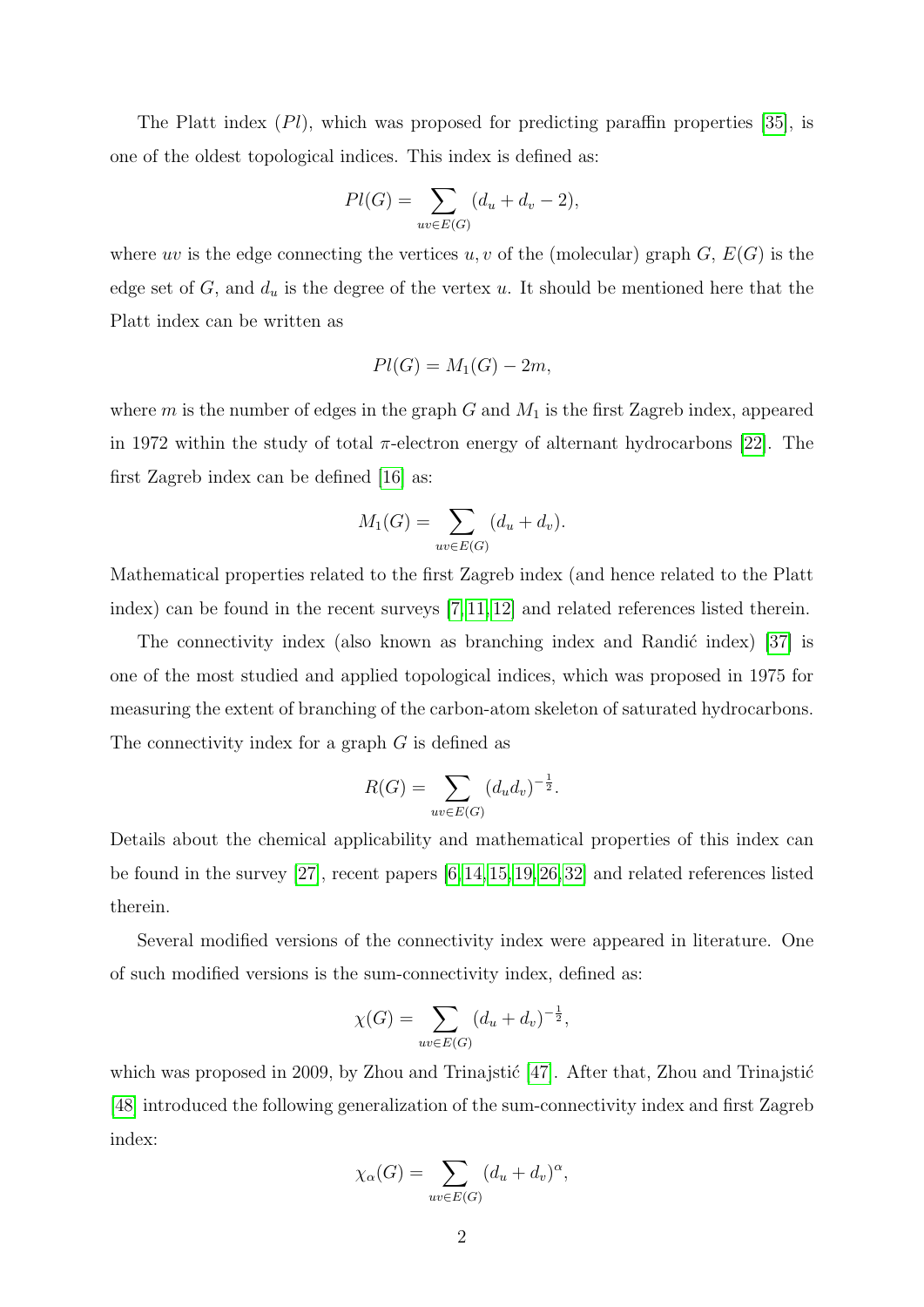where  $\alpha$  is a non-zero real number. Chemical applicability of the sum-connectivity index was in [\[29–](#page-18-5)[31,](#page-18-6)[45\]](#page-19-6). We recall that  $\chi_2$  is the hyper-Zagreb index [\[40\]](#page-19-7) and  $H(G) = 2\chi_{-1}(G)$ , where  $H$  is the harmonic index [\[18\]](#page-17-6). The general sum-connectivity index has attracted a considerable attention from researchers, see (for example) the recent survey [\[8\]](#page-16-5), recent papers  $[1, 3-5, 9, 13, 25, 36, 42, 46, 49]$  $[1, 3-5, 9, 13, 25, 36, 42, 46, 49]$  $[1, 3-5, 9, 13, 25, 36, 42, 46, 49]$  $[1, 3-5, 9, 13, 25, 36, 42, 46, 49]$  $[1, 3-5, 9, 13, 25, 36, 42, 46, 49]$  $[1, 3-5, 9, 13, 25, 36, 42, 46, 49]$  $[1, 3-5, 9, 13, 25, 36, 42, 46, 49]$  $[1, 3-5, 9, 13, 25, 36, 42, 46, 49]$  $[1, 3-5, 9, 13, 25, 36, 42, 46, 49]$  and related references listed therein.

Recently, the general Platt index  $(Pl_{\alpha})$  was proposed in [\[4\]](#page-16-10), which is defined as:

$$
Pl_{\alpha}(G) = \sum_{uv \in E(G)} (d_u + d_v - 2)^{\alpha},
$$

where  $\alpha$  is a non-zero real number. We recall that  $Pl_2$  coincides with the reformulated first Zagreb index  $EM_1$ , introduced in [\[33\]](#page-18-8). The ordinary generalized geometric-arithmetic index for a molecular graph  $G$  is defined [\[17\]](#page-17-8) as

$$
\text{OGA}_k(G) = \sum_{uv \in E(G)} \left( \frac{2\sqrt{d_u d_v}}{d_u + d_v} \right)^k,\tag{1}
$$

where  $k$  is any positive real number.

A graph with n vertices and m edges is known as an  $(n, m)$ -graph. A graph in which every vertex has degree at most 4 is called a molecular graph. Undefined notations and terminologies from (chemical) graph theory can be found in [\[10,](#page-16-11) [21,](#page-17-0) [23,](#page-17-9) [43\]](#page-19-0).

The main purpose of the present paper is to derive the sharp lower bounds (for  $-1 \le$  $\alpha < 0$  and for  $0 < k \le 1$ ) and sharp upper bounds (for  $0 < \alpha \le 2$ ) on the topological indices  $\chi_{\alpha}$ ,  $Pl_{\alpha}$  and  $OGA_k$  for molecular  $(n, m)$ -graphs.

## 2 Main Results

Let  $n_i(G)$  (or simply  $n_i$ ) be the number of vertices of degree i in a graph G. Denote by  $x_{i,j}(G)$  (or simply by  $x_{i,j}$ ) the number of edges in a graph G connecting the vertices of degrees i and j. The general sum-connectivity index for any molecular  $(n, m)$ -graph G can be rewritten as:

<span id="page-2-1"></span>
$$
\chi_{\alpha}(G) = \sum_{1 \le i \le j \le 4} x_{i,j} (i+j)^{\alpha}.
$$
 (2)

Also, the following system of equations holds for any molecular  $(n, m)$ -graph G:

<span id="page-2-0"></span>
$$
\sum_{i=1}^{4} n_i = n,
$$
\n(3)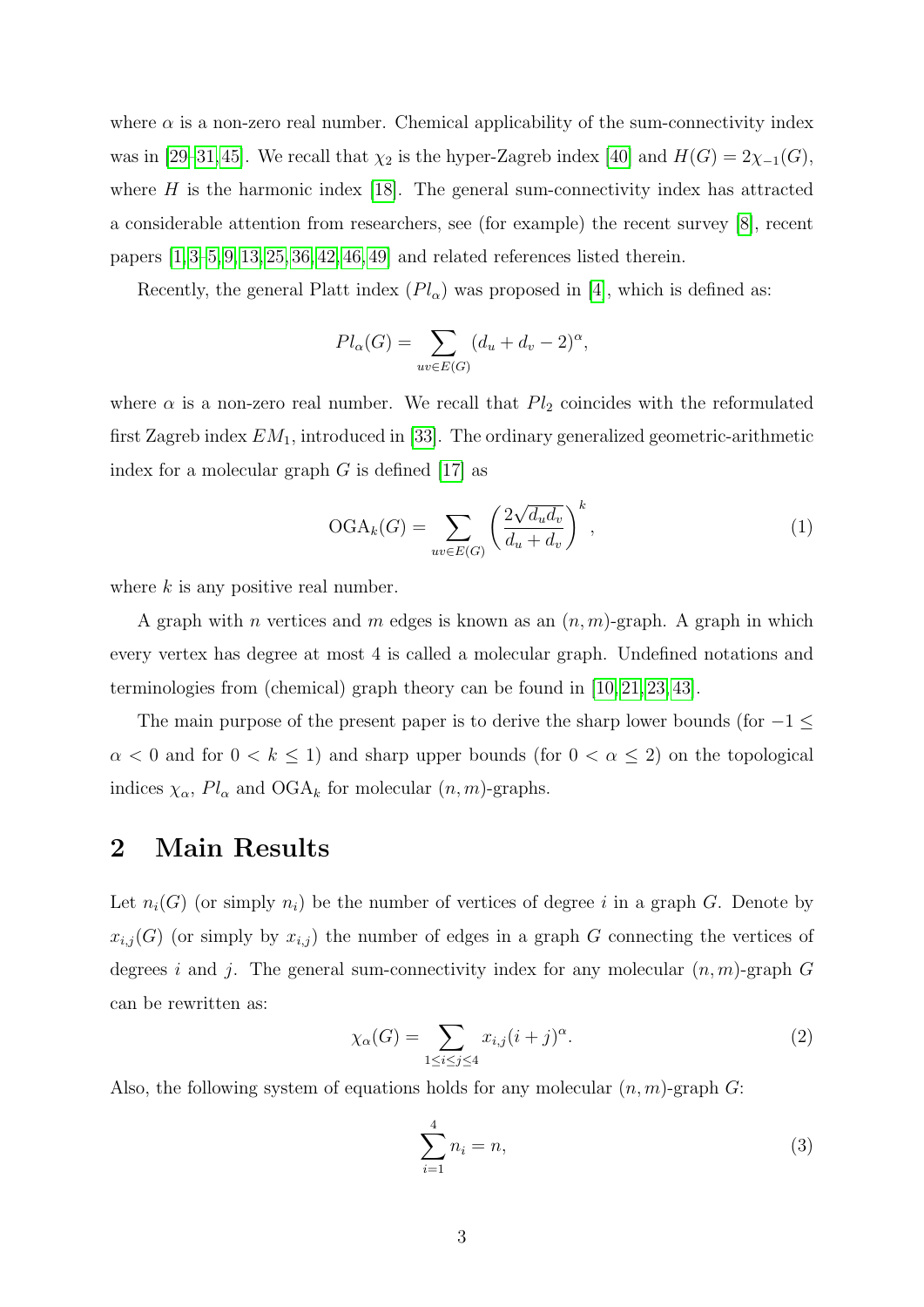<span id="page-3-5"></span>
$$
\sum_{i=1}^{4} i \cdot n_i = 2m,\tag{4}
$$

<span id="page-3-0"></span>
$$
\sum_{\substack{1 \le i \le 4 \\ i \ne j}} x_{j,i} + 2x_{j,j} = j \cdot n_j \tag{5}
$$

where  $j = 1, 2, 3, 4$ .

The following values of  $x_{1,4}$  and  $x_{4,4}$  can be obtained by solving the system of Eqs.  $(3)-(5)$  $(3)-(5)$  $(3)-(5)$  (see also [\[20\]](#page-17-10)):

$$
x_{1,4} = \frac{4n}{3} - \frac{2m}{3} - \frac{4}{3}x_{1,2} - \frac{10}{9}x_{1,3} - \frac{2}{3}x_{2,2} - \frac{4}{9}x_{2,3} - \frac{1}{3}x_{2,4} - \frac{2}{9}x_{3,3} - \frac{1}{9}x_{3,4},
$$
  

$$
x_{4,4} = -\frac{4n}{3} + \frac{5m}{3} + \frac{1}{3}x_{1,2} + \frac{1}{9}x_{1,3} - \frac{1}{3}x_{2,2} - \frac{5}{9}x_{2,3} - \frac{2}{3}x_{2,4} - \frac{7}{9}x_{3,3} - \frac{8}{9}x_{3,4}.
$$

After substituting the values of  $x_{1,4}$  and  $x_{4,4}$  in Eq. [\(2\)](#page-2-1), one has:

<span id="page-3-1"></span>
$$
\chi_{\alpha}(G) = \frac{4}{3}(5^{\alpha} - 8^{\alpha})n - \frac{1}{3}(2 \cdot 5^{\alpha} - 5 \cdot 8^{\alpha})m + x_{1,2}\Theta_{1,2} + x_{1,3}\Theta_{1,3} + x_{2,2}\Theta_{2,2} + x_{2,3}\Theta_{2,3} + x_{2,4}\Theta_{2,4} + x_{3,3}\Theta_{3,3} + x_{3,4}\Theta_{3,4},
$$
\n(6)

where

$$
\Theta_{1,2} = 3^{\alpha} - \frac{4}{3} \cdot 5^{\alpha} + \frac{1}{3} \cdot 8^{\alpha}, \quad \Theta_{1,3} = 4^{\alpha} - \frac{10}{9} \cdot 5^{\alpha} + \frac{1}{9} \cdot 8^{\alpha},
$$

$$
\Theta_{2,2} = 4^{\alpha} - \frac{2}{3} \cdot 5^{\alpha} - \frac{1}{3} \cdot 8^{\alpha}, \quad \Theta_{2,3} = \frac{5}{9} (5^{\alpha} - 8^{\alpha}),
$$

$$
\Theta_{2,4} = 6^{\alpha} - \frac{1}{3} \cdot 5^{\alpha} - \frac{2}{3} \cdot 8^{\alpha}, \quad \Theta_{3,3} = 6^{\alpha} - \frac{2}{9} \cdot 5^{\alpha} - \frac{7}{9} \cdot 8^{\alpha},
$$

$$
\Theta_{3,4} = 7^{\alpha} - \frac{1}{9} \cdot 5^{\alpha} - \frac{8}{9} \cdot 8^{\alpha}.
$$

Setting

<span id="page-3-2"></span>
$$
\Gamma(G) = x_{1,2}\Theta_{1,2} + x_{1,3}\Theta_{1,3} + x_{2,2}\Theta_{2,2} + x_{2,3}\Theta_{2,3} + x_{2,4}\Theta_{2,4} + x_{3,3}\Theta_{3,3} + x_{3,4}\Theta_{3,4},\tag{7}
$$

and Eq. [\(6\)](#page-3-1) yields

<span id="page-3-3"></span>
$$
\chi_{\alpha}(G) = \frac{4}{3}(5^{\alpha} - 8^{\alpha})n - \frac{1}{3}(2 \cdot 5^{\alpha} - 5 \cdot 8^{\alpha})m + \Gamma(G). \tag{8}
$$

From Figures [1](#page-4-0) and [2,](#page-5-0) it is clear that  $\Theta_{1,2}, \Theta_{1,3}, \Theta_{2,2}, \Theta_{2,3}, \Theta_{2,4}, \Theta_{3,3}$  and  $\Theta_{3,4}$  are all positive for  $-1 \le \alpha < 0$  and all negative for  $0 < \alpha \le 2$ , and hence from Eq. [\(7\)](#page-3-2) it follows that

$$
\Gamma(G) \begin{cases} \geq 0 & \text{for } -1 \leq \alpha < 0, \\ \leq 0 & \text{for } 0 < \alpha \leq 2, \end{cases}
$$

<span id="page-3-4"></span>with either equality if and only if  $x_{1,2} = x_{1,3} = x_{2,2} = x_{2,3} = x_{2,4} = x_{3,3} = x_{3,4} = 0.$ Therefore, from Eq. [\(8\)](#page-3-3), we have the following result.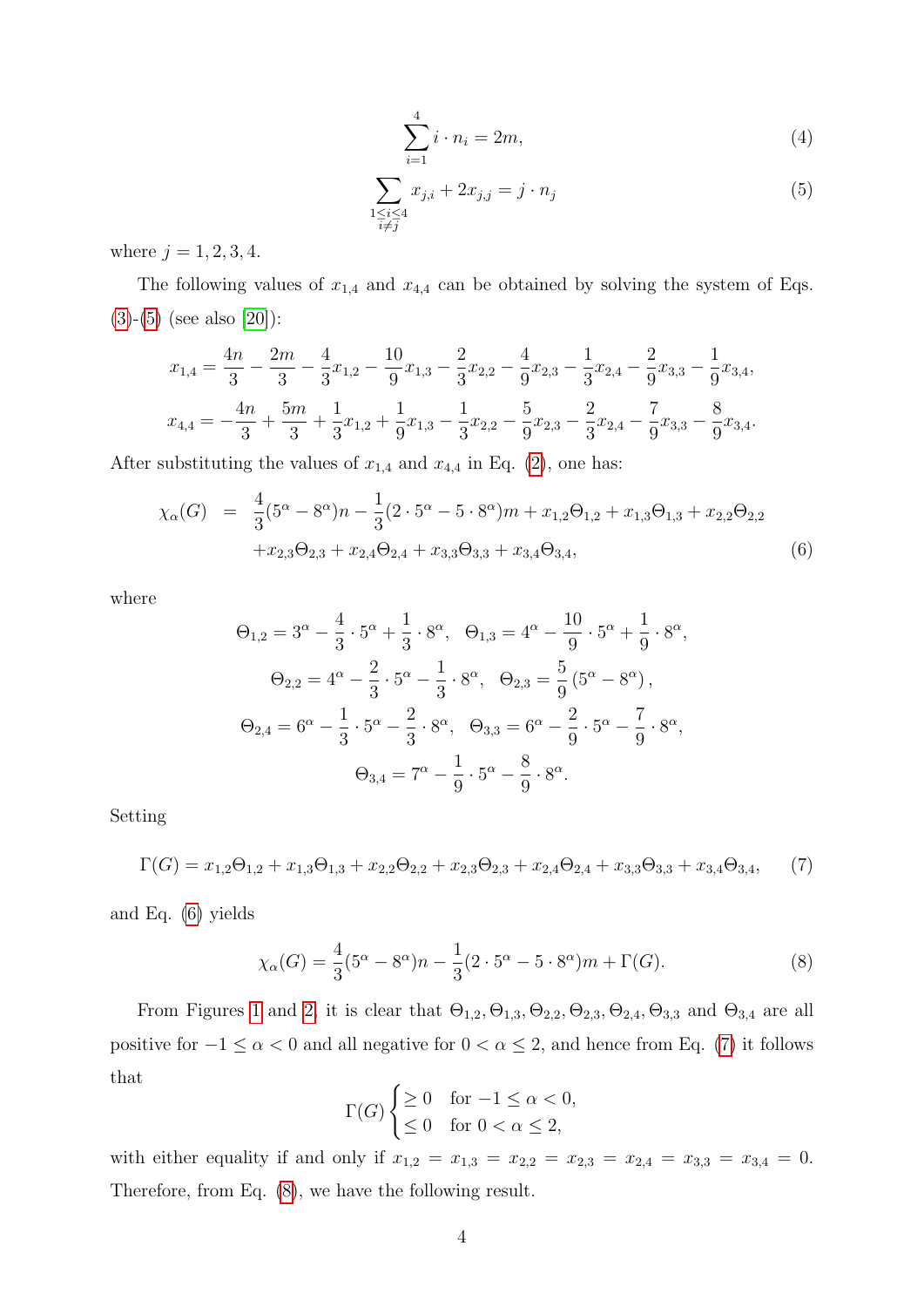

<span id="page-4-0"></span>Figure 1: The graphs of  $\Theta_{1,2}, \Theta_{1,3}, \Theta_{2,2}$  and  $\Theta_{2,3}$  for  $-1 \leq \alpha \leq 2$ .

**Theorem 1** If G is a molecular  $(n, m)$ -graph,  $n \geq 5$ , then

$$
\chi_{\alpha}(G) \begin{cases} \geq \frac{4}{3} (5^{\alpha} - 8^{\alpha}) n - \frac{1}{3} (2 \cdot 5^{\alpha} - 5 \cdot 8^{\alpha}) m & \text{for } -1 \leq \alpha < 0, \\ \leq \frac{4}{3} (5^{\alpha} - 8^{\alpha}) n - \frac{1}{3} (2 \cdot 5^{\alpha} - 5 \cdot 8^{\alpha}) m & \text{for } 0 < \alpha \leq 2, \end{cases}
$$

with either equality if and only if G contains no vertices of degrees 2 and 3.

The next result follows from the facts  $M_1 = \chi_1$ ,  $\chi = \chi_{-1/2}$ ,  $H = 2\chi_{-1}$  and Theorem [1.](#page-3-4)

**Corollary 1** If G is a molecular  $(n, m)$ -graph,  $n \geq 5$ , then the following inequalities hold:

<span id="page-4-1"></span>
$$
M_1(G) \le 10m - 4n,
$$
  
\n
$$
H(G) \ge \frac{4n + 3m}{20},
$$
  
\n
$$
\chi(G) \ge \frac{4}{3} \left( \frac{1}{\sqrt{5}} - \frac{1}{2\sqrt{2}} \right) n + \frac{1}{3} \left( \frac{5}{2\sqrt{2}} - \frac{2}{\sqrt{5}} \right) m.
$$

The equality in any of the above inequalities holds if and only if  $G$  does not contain vertices of degrees 2 and 3.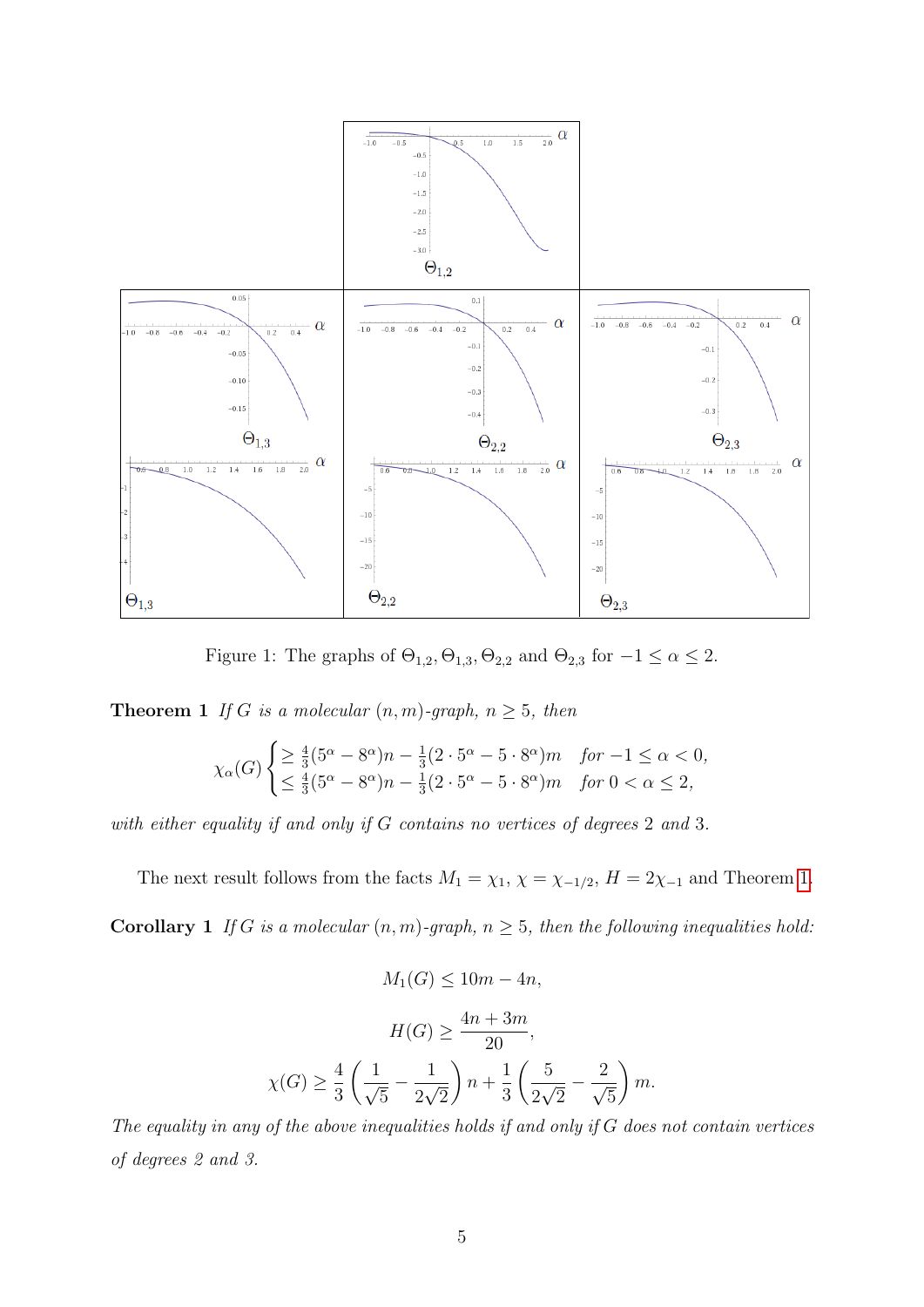

<span id="page-5-0"></span>Figure 2: The graphs of  $\Theta_{2,4}$ ,  $\Theta_{3,3}$  and  $\Theta_{3,4}$  for  $-1 \leq \alpha \leq 2$ .

**Remark 1** In case of trees, one has  $m = n - 1$  and hence the first (second, respectively) inequality of Corollary [1](#page-4-1) generalizes the bound reported in [\[44\]](#page-19-11) ( [\[28\]](#page-18-9), respectively) to any  $(n, m)$ -graph. The last inequality of Corollary [1](#page-4-1) was derived also in [\[47\]](#page-19-5). Moreover, a sharp upper bound on the hyper Zagreb index  $\chi_2$  also follows from Theorem [1.](#page-3-4)

We note that the bounds given in Theorem [1](#page-3-4) are sharp when  $m + n \equiv 0 \pmod{3}$ . Now, we improve the aforementioned bounds (given in Theorem [1\)](#page-3-4) when  $m+n \equiv 1 \pmod{1}$ 3) and when  $m + n \equiv 2 \pmod{3}$ .

In what follows, we will take  $\alpha \neq 1$ , because the problem of finding sharp upper bound of  $\chi_1$  for molecular  $(n, m)$ -graphs has already been solved in [\[24\]](#page-17-11) (see also [\[44\]](#page-19-11) for  $m = n - 1$ .

The following lemma can be verified by Mathematica easily.

<span id="page-5-1"></span>**Lemma 1** The functions  $\Theta_{1,2}$ ,  $\Theta_{1,3}$ ,  $\Theta_{2,2}$ ,  $\Theta_{2,3}$ ,  $\Theta_{2,4}$ ,  $\Theta_{3,3}$  and  $\Theta_{3,4}$ , given in Eq. [\(6\)](#page-3-1), satisfy the following inequalities:

(i)

$$
\begin{cases}\n\min\{\Theta_{1,3}, \Theta_{2,3}, \Theta_{3,3}\} > \Theta_{3,4} > 0 \quad \text{for } -1 \leq \alpha < 0, \\
\max\{\Theta_{1,3}, \Theta_{2,3}, \Theta_{3,3}\} < \Theta_{3,4} < 0 \quad \text{for } 0 < \alpha < 1, \\
\max\{\Theta_{2,3}, \Theta_{3,3}, \Theta_{3,4}\} < \Theta_{1,3} < 0 \quad \text{for } 1 < \alpha \leq 2,\n\end{cases}
$$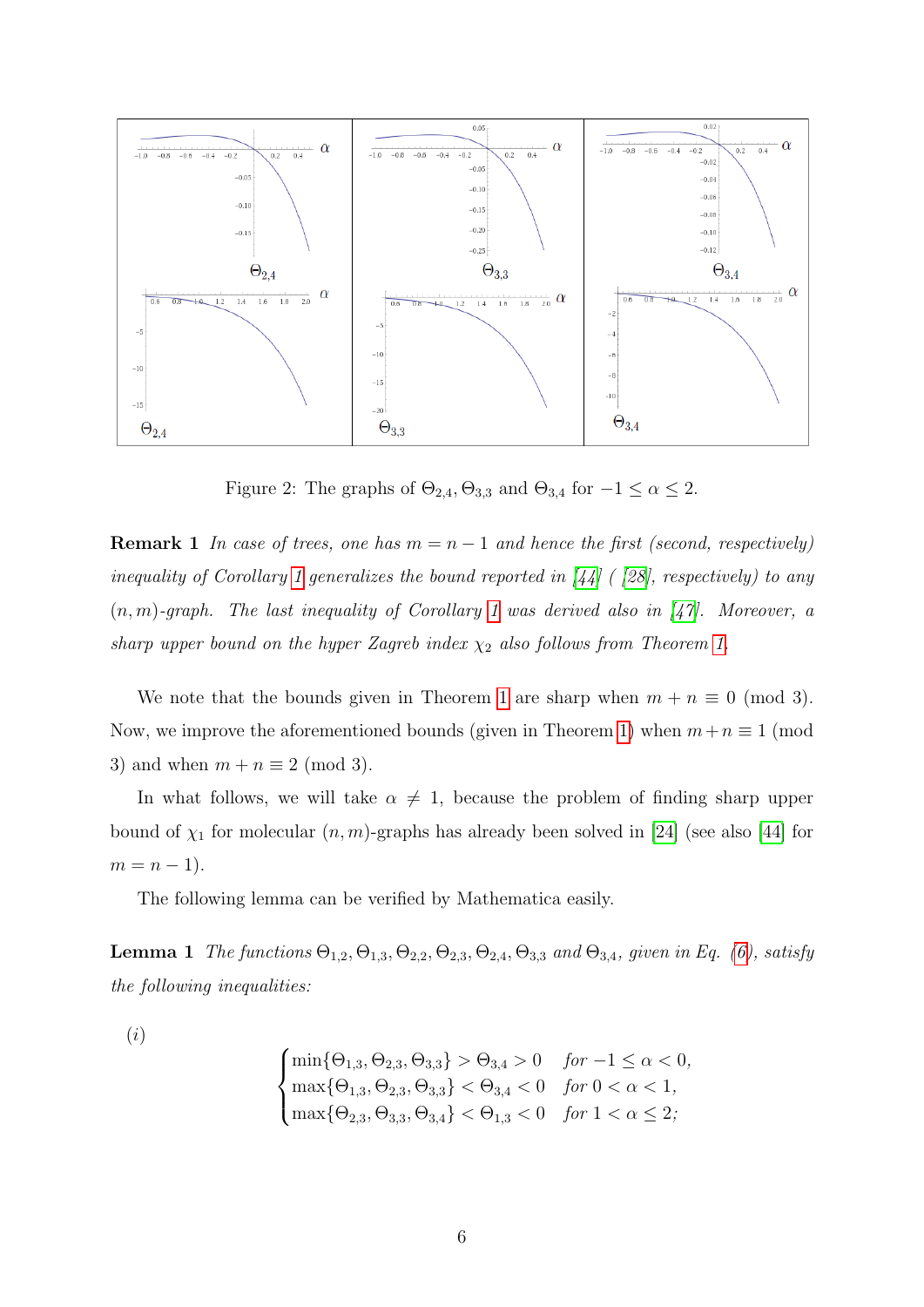(ii)

$$
\begin{cases}\n\min\{\Theta_{1,2},\Theta_{2,2},\Theta_{2,3}\} > \Theta_{2,4} > 0 \quad \text{for } -1 \leq \alpha < 0, \\
\max\{\Theta_{1,2},\Theta_{2,2},\Theta_{2,3}\} < \Theta_{2,4} < 0 \quad \text{for } 0 < \alpha < 1, \\
\max\{\Theta_{2,2},\Theta_{2,3},\Theta_{2,4}\} < \Theta_{1,2} < 0 \quad \text{for } 1 < \alpha \leq 2.\n\end{cases}
$$

<span id="page-6-1"></span>**Lemma 2** If a molecular graph G satisfies the inequality  $n_2 + n_3 \geq 2$ , then for the invariant  $\Gamma(G)$ , defined in Eq. [\(7\)](#page-3-2), it holds that

$$
\Gamma(G) \begin{cases} > 2\Theta_{2,4} & \text{for } -1 \le \alpha < 0, \\ < 2\Theta_{2,4} & \text{for } 0 < \alpha < 1, \\ < 2\Theta_{1,3} + \Theta_{3,4} & \text{for } 1 < \alpha \le 2. \end{cases}
$$

**Proof:** First we consider when at least one of  $x_{2,2}, x_{2,3}, x_{3,3}$  is positive.

If  $x_{2,2} \geq 1$ , then from Eq. [\(7\)](#page-3-2) and verification by using Mathematica, we have

$$
\Gamma(G) \begin{cases} \geq \Theta_{2,2} > 2\Theta_{2,4} & \text{for } -1 \leq \alpha < 0, \\ \leq \Theta_{2,2} < 2\Theta_{2,4} & \text{for } 0 < \alpha < 1, \\ \leq \Theta_{2,2} < 2\Theta_{1,3} + \Theta_{3,4} & \text{for } 1 < \alpha \leq 2. \end{cases}
$$

Suppose that  $x_{2,3} \geq 1$  $x_{2,3} \geq 1$ . From Eq. [\(7\)](#page-3-2) and Lemma 1 (i), it follows that

<span id="page-6-0"></span>
$$
\Gamma(G) \begin{cases} \geq x_{2,3}\Theta_{2,3} + (x_{1,3} + x_{3,3} + x_{3,4})\Theta_{3,4} & \text{for } -1 \leq \alpha < 0, \\ \leq x_{2,3}\Theta_{2,3} + (x_{1,3} + x_{3,3} + x_{3,4})\Theta_{3,4} & \text{for } 0 < \alpha < 1, \\ \leq x_{2,3}\Theta_{2,3} + (x_{1,3} + x_{3,3} + x_{3,4})\Theta_{1,3} & \text{for } 1 < \alpha \leq 2. \end{cases} \tag{9}
$$

From Eq. [\(5\)](#page-3-0) with  $j = 3$ , we have

$$
x_{1,3} + x_{2,3} + 2x_{3,3} + x_{3,4} = 3n_3.
$$

Note that  $n_3 \geq 1$ . So there are two cases need to be considered:

- $x_{2,3} = 1$  or 2, and  $x_{1,3} + x_{3,3} + x_{3,4} \ge 1$ ;
- $x_{2,3} \geq 3$ .

If  $x_{2,3} = 1$  or 2, and  $x_{1,3} + x_{3,3} + x_{3,4} \ge 1$ , then by [\(9\)](#page-6-0) and Mathematica,

$$
\Gamma(G) \begin{cases} \geq \Theta_{2,3} + \Theta_{3,4} > 2\Theta_{2,4} & \text{for } -1 \leq \alpha < 0, \\ \leq \Theta_{2,3} + \Theta_{3,4} < 2\Theta_{2,4} & \text{for } 0 < \alpha < 1, \\ \leq \Theta_{2,3} + \Theta_{1,3} < 2\Theta_{1,3} + \Theta_{3,4} & \text{for } 1 < \alpha \leq 2. \end{cases}
$$

If  $x_{2,3} \geq 3$ , then by [\(9\)](#page-6-0) and Mathematica,

$$
\Gamma(G) \begin{cases} \geq 3\Theta_{2,3} > 2\Theta_{2,4} & \text{for } -1 \leq \alpha < 0, \\ \leq 3\Theta_{2,3} < 2\Theta_{2,4} & \text{for } 0 < \alpha < 1, \\ \leq 3\Theta_{2,3} < 2\Theta_{1,3} + \Theta_{3,4} & \text{for } 1 < \alpha \leq 2. \end{cases}
$$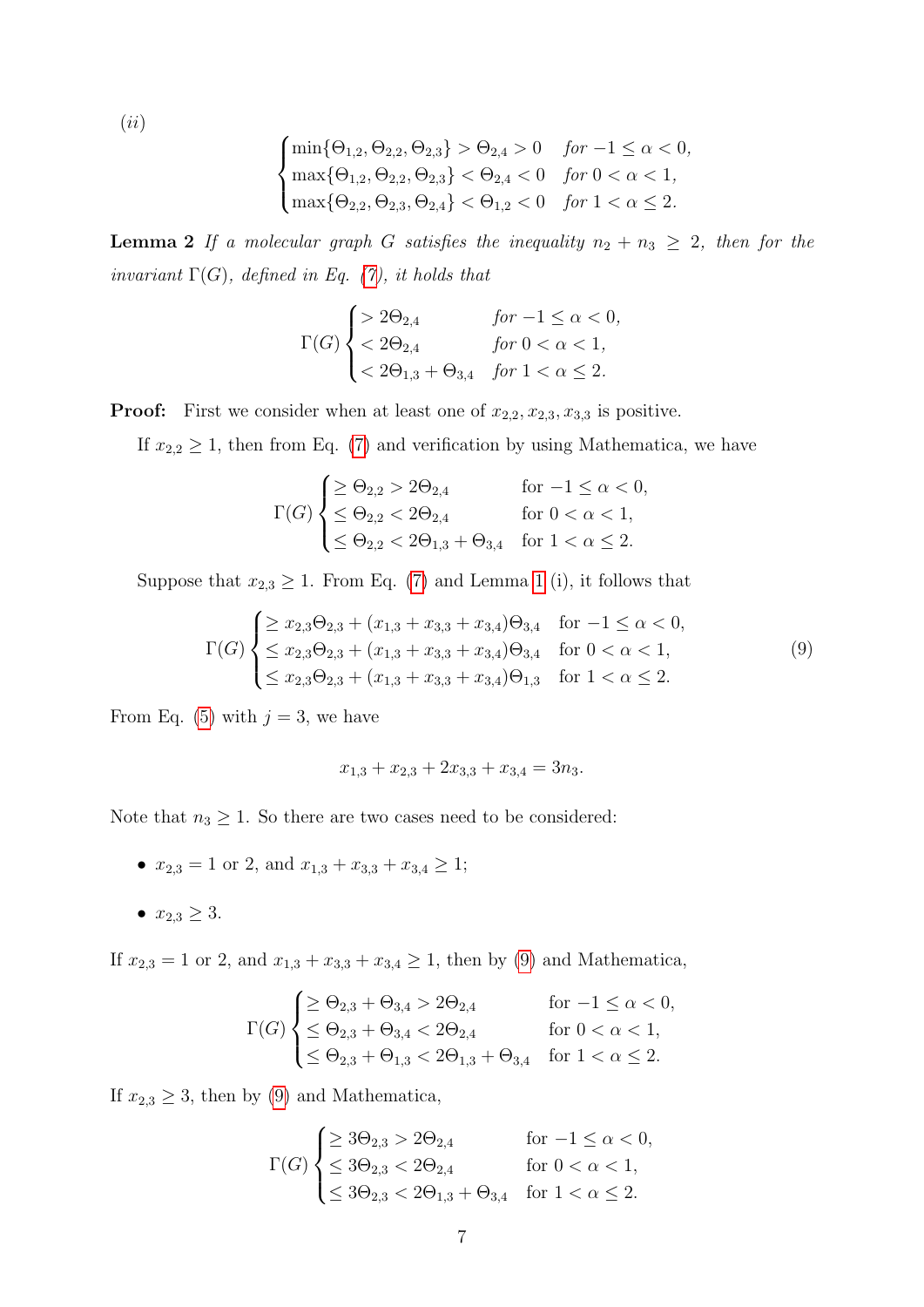Suppose that  $x_{3,3} \geq 1$  $x_{3,3} \geq 1$ . From Eq. [\(7\)](#page-3-2) and Lemma 1 (i), it follows that

<span id="page-7-0"></span>
$$
\Gamma(G) \begin{cases} \geq x_{3,3} \Theta_{3,3} + (x_{1,3} + x_{2,3} + x_{3,4}) \Theta_{3,4} & \text{for } -1 \leq \alpha < 0, \\ \leq x_{3,3} \Theta_{3,3} + (x_{1,3} + x_{2,3} + x_{3,4}) \Theta_{3,4} & \text{for } 0 < \alpha < 1, \\ \leq x_{3,3} \Theta_{3,3} + (x_{1,3} + x_{2,3} + x_{3,4}) \Theta_{1,3} & \text{for } 1 < \alpha \leq 2. \end{cases} \tag{10}
$$

From Eq. [\(5\)](#page-3-0) with  $j = 3$ , we have

$$
x_{1,3} + x_{2,3} + 2x_{3,3} + x_{3,4} = 3n_3.
$$

Note that  $n_3 \geq 2$ . So there are two cases need to be considered:

- $x_{3,3} = 1$  or 2, and  $x_{1,3} + x_{2,3} + x_{3,4} > 1$ ;
- $x_{3,3} \geq 3$ .

If  $x_{3,3} = 1$  or 2, and  $x_{1,3} + x_{2,3} + x_{3,4} > 1$ , then by [\(10\)](#page-7-0) and Mathematica,

$$
\Gamma(G) \begin{cases} > \Theta_{3,3} + \Theta_{3,4} > 2\Theta_{2,4} \\ < \Theta_{3,3} + \Theta_{3,4} < 2\Theta_{2,4} \\ < \Theta_{3,3} + \Theta_{1,3} < 2\Theta_{1,3} + \Theta_{3,4} \end{cases} \quad \text{for } 0 < \alpha < 1, \\ < \Theta_{3,3} + \Theta_{1,3} < 2\Theta_{1,3} + \Theta_{3,4} \quad \text{for } 1 < \alpha \leq 2.
$$

If  $x_{3,3} \geq 3$ , then by [\(10\)](#page-7-0) and Mathematica,

$$
\Gamma(G) \begin{cases} \geq 3\Theta_{3,3} > 2\Theta_{2,4} & \text{for } -1 \leq \alpha < 0, \\ \leq 3\Theta_{3,3} < 2\Theta_{2,4} & \text{for } 0 < \alpha < 1, \\ \leq 3\Theta_{3,3} < 2\Theta_{1,3} + \Theta_{3,4} & \text{for } 1 < \alpha \leq 2. \end{cases}
$$

In what follows, we assume that  $x_{2,2} = x_{2,3} = x_{3,3} = 0$ . Then Eq. [\(7\)](#page-3-2) becomes

<span id="page-7-1"></span>
$$
\Gamma(G) = x_{1,2}\Theta_{1,2} + x_{1,3}\Theta_{1,3} + x_{2,4}\Theta_{2,4} + x_{3,4}\Theta_{3,4}.
$$
\n(11)

And from Eq. [\(5\)](#page-3-0), we know that  $x_{1,2} + x_{2,4} = 2n_2$  and  $x_{1,3} + x_{3,4} = 3n_3$ .

Now by using Lemma [1](#page-5-1) (i) and (ii) in Eq. [\(11\)](#page-7-1), we get

$$
\Gamma(G) \begin{cases} \geq (x_{1,2} + x_{2,4})\Theta_{2,4} + (x_{1,3} + x_{3,4})\Theta_{3,4} & \text{for } -1 \leq \alpha < 0, \\ \leq (x_{1,2} + x_{2,4})\Theta_{2,4} + (x_{1,3} + x_{3,4})\Theta_{3,4} & \text{for } 0 < \alpha < 1, \\ \leq (x_{1,2} + x_{2,4})\Theta_{1,2} + (x_{1,3} + x_{3,4})\Theta_{1,3} & \text{for } 1 < \alpha \leq 2, \end{cases}
$$

i.e.,

<span id="page-7-2"></span>
$$
\Gamma(G) \begin{cases} \geq 2n_2 \Theta_{2,4} + 3n_3 \Theta_{3,4} & \text{for } -1 \leq \alpha < 0, \\ \leq 2n_2 \Theta_{2,4} + 3n_3 \Theta_{3,4} & \text{for } 0 < \alpha < 1, \\ \leq 2n_2 \Theta_{1,2} + 3n_3 \Theta_{1,3} & \text{for } 1 < \alpha \leq 2. \end{cases} \tag{12}
$$

If  $n_2 \geq 1$  and  $n_3 \geq 1$ , then by [\(12\)](#page-7-2) and Mathematica, we get

$$
\Gamma(G) \begin{cases} \geq 2\Theta_{2,4} + 3\Theta_{3,4} > 2\Theta_{2,4} & \text{for } -1 \leq \alpha < 0, \\ \leq 2\Theta_{2,4} + 3\Theta_{3,4} < 2\Theta_{2,4} & \text{for } 0 < \alpha < 1, \\ \leq 2\Theta_{1,2} + 3\Theta_{1,3} \leq 2\Theta_{1,3} + \Theta_{3,4} & \text{for } 1 < \alpha \leq 2. \end{cases}
$$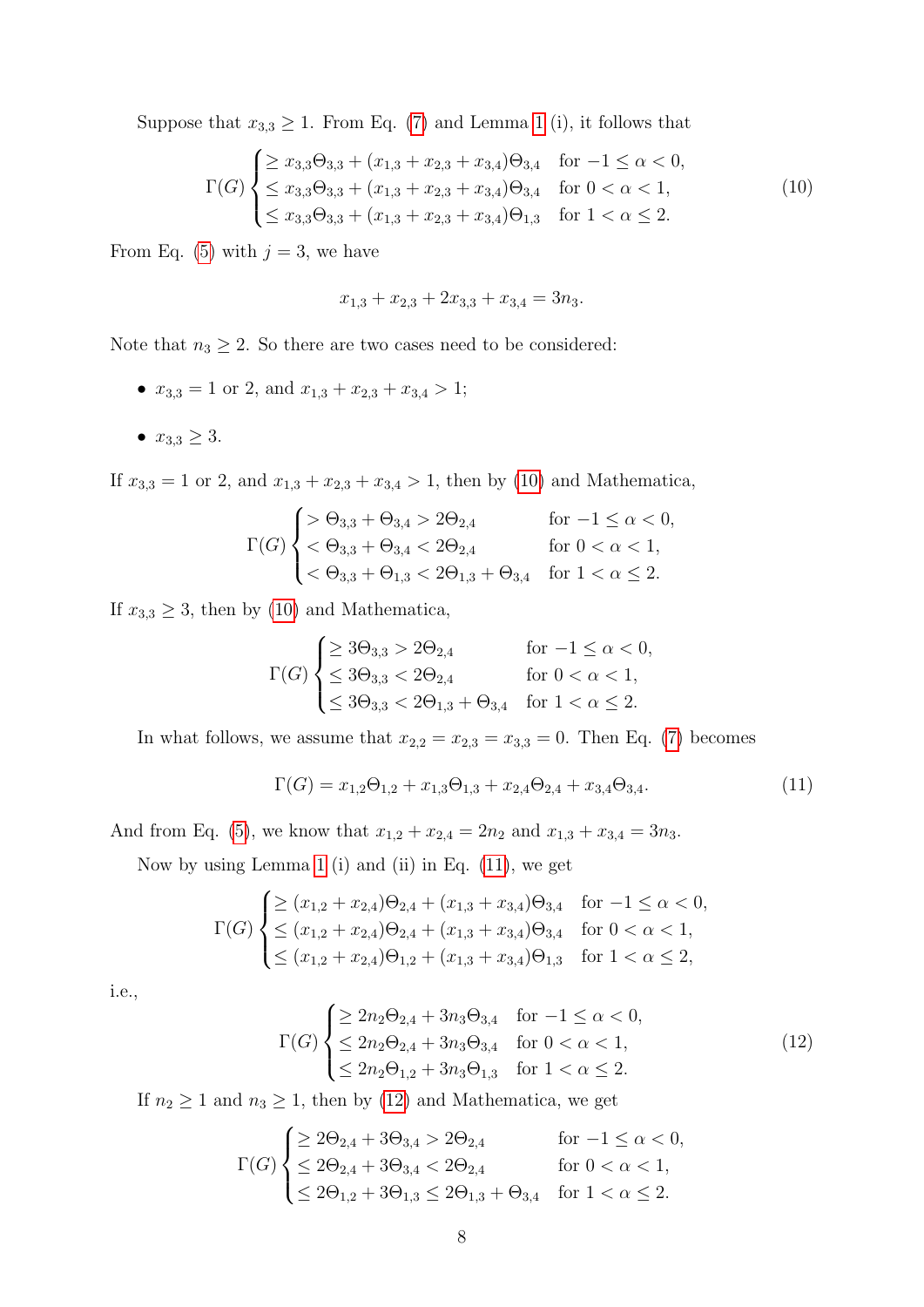If  $n_2 = 0$  and  $n_3 \geq 2$  (note that  $n_2 + n_3 \geq 2$  from hypothesis), then by [\(12\)](#page-7-2) and Mathematica, we get

$$
\Gamma(G) \begin{cases} \geq 6\Theta_{3,4} > 2\Theta_{2,4} & \text{for } -1 \leq \alpha < 0, \\ \leq 6\Theta_{3,4} < 2\Theta_{2,4} & \text{for } 0 < \alpha < 1, \\ \leq 6\Theta_{1,3} < 2\Theta_{1,3} + \Theta_{3,4} & \text{for } 1 < \alpha \leq 2. \end{cases}
$$

If  $n_2 \geq 2$  and  $n_3 = 0$  (note that  $n_2 + n_3 \geq 2$  from hypothesis), then by [\(12\)](#page-7-2) and Mathematica, we get

$$
\Gamma(G) \begin{cases} \geq 4\Theta_{2,4} > 2\Theta_{2,4} & \text{for } -1 \leq \alpha < 0, \\ \leq 4\Theta_{2,4} < 2\Theta_{2,4} & \text{for } 0 < \alpha < 1. \end{cases}
$$

In particular, we note that the inequality  $\Gamma(G) \leq 4\Theta_{1,2} < 2\Theta_{1,3} + \Theta_{3,4}$  does not hold for  $\alpha > \frac{43}{25} = 1.72$ . So we will prove the inequality  $\Gamma(G) < 2\Theta_{1,3} + \Theta_{3,4}$ , for  $1 < \alpha \leq 2$ , by another stricter way.

In the remaining proof, we assume that  $n_2 \geq 2$ ,  $n_3 = 0$ , and  $1 < \alpha \leq 2$ . From Eq.  $(11)$ , we get

<span id="page-8-0"></span>
$$
\Gamma(G) = x_{1,2}\Theta_{1,2} + x_{2,4}\Theta_{2,4}.\tag{13}
$$

Recall that  $x_{1,2} + x_{2,4} = 2n_2 \ge 4$ . If  $x_{1,2} = 0$ , then  $x_{2,4} \ge 4$ , and from Eq. [\(13\)](#page-8-0), it follows that  $\Gamma(G) \leq 4\Theta_{2,4} < 2\Theta_{1,3} + \Theta_{3,4}$ . If  $x_{1,2} = 1$ , then  $x_{2,4} \geq 3$ , and hence from Eq. [\(13\)](#page-8-0), we have  $\Gamma(G) \leq \Theta_{1,2} + 3\Theta_{2,4} < 2\Theta_{1,3} + \Theta_{3,4}$ . If  $x_{1,2} \geq 2$ , then noting that  $x_{2,4} \geq x_{1,2}$ , i.e.,  $x_{2,4} \geq 2$ , which together with Eq. [\(13\)](#page-8-0) and Mathematica imply that

$$
\Gamma(G) \le 2\Theta_{1,2} + 2\Theta_{2,4} < 2\Theta_{1,3} + \Theta_{3,4}.
$$

The proof is completed.

<span id="page-8-1"></span>**Theorem 2** Let G be a molecular  $(n, m)$ -graph, where  $n - 1 \le m \le 2n$  and  $n \ge 5$ .

(i) Suppose that  $m + n \equiv 0 \pmod{3}$ . Then

$$
\chi_{\alpha}(G) \begin{cases} \geq \frac{4}{3} (5^{\alpha} - 8^{\alpha}) n - \frac{1}{3} (2 \cdot 5^{\alpha} - 5 \cdot 8^{\alpha}) m & \text{for } -1 \leq \alpha < 0, \\ \leq \frac{4}{3} (5^{\alpha} - 8^{\alpha}) n - \frac{1}{3} (2 \cdot 5^{\alpha} - 5 \cdot 8^{\alpha}) m & \text{for } 0 < \alpha < 1 \text{ and } 1 < \alpha \leq 2, \end{cases}
$$

with either equality if and only if  $G$  contains no vertices of degrees 2 and 3 (i.e.,  $n_2 = 0$  and  $n_3 = 0$ ).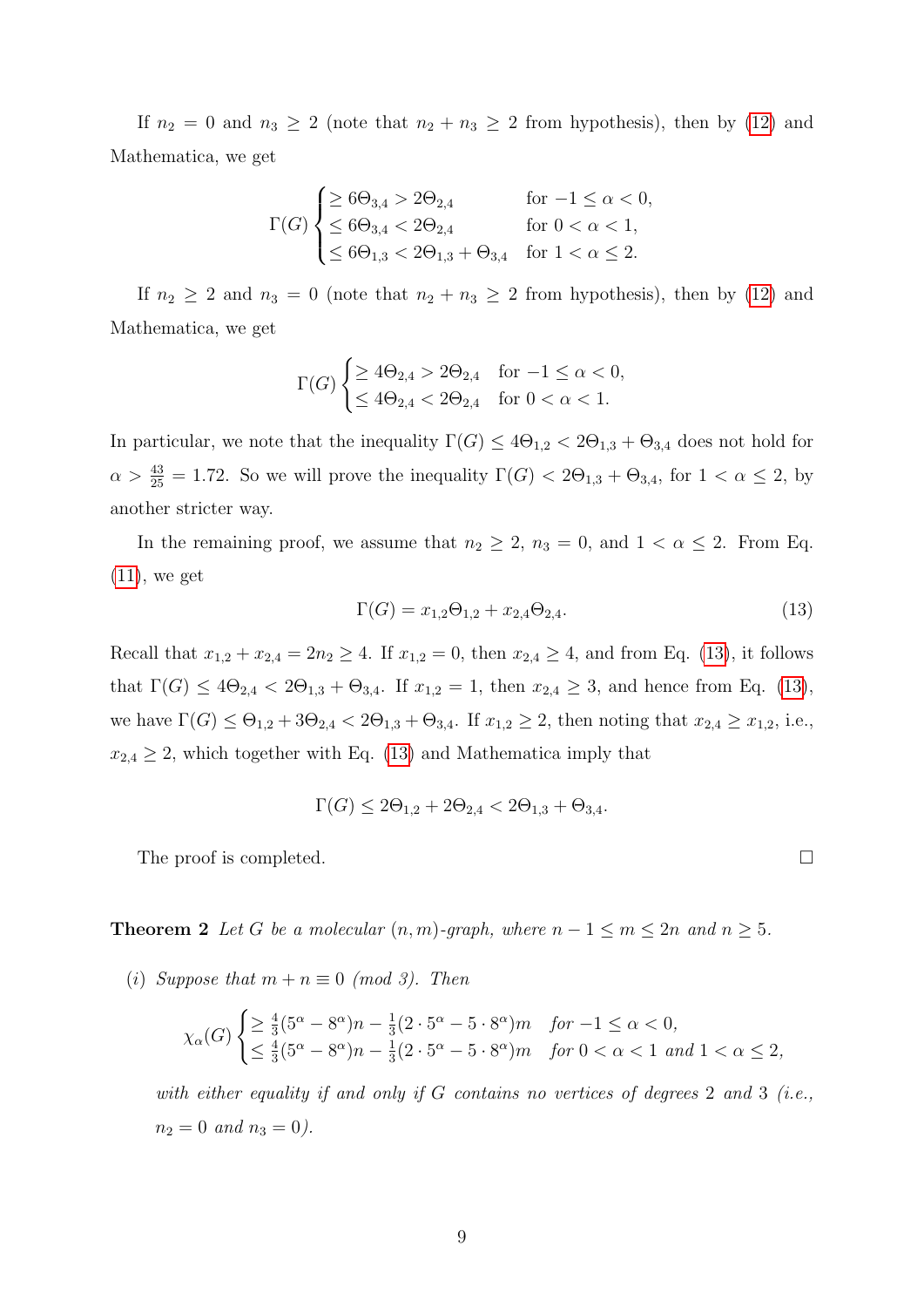(ii) Suppose that  $m + n \equiv 1 \pmod{3}$ . For  $-1 \le \alpha < 0$  and  $0 < \alpha < 1$ ,

$$
\chi_{\alpha}(G) \begin{cases} \geq \frac{4}{3} (5^{\alpha} - 8^{\alpha}) n - \frac{1}{3} (2 \cdot 5^{\alpha} - 5 \cdot 8^{\alpha}) m + 3 \cdot 7^{\alpha} - \frac{1}{3} \cdot 5^{\alpha} - \frac{8}{3} \cdot 8^{\alpha} & \text{for } -1 \leq \alpha < 0, \\ \leq \frac{4}{3} (5^{\alpha} - 8^{\alpha}) n - \frac{1}{3} (2 \cdot 5^{\alpha} - 5 \cdot 8^{\alpha}) m + 3 \cdot 7^{\alpha} - \frac{1}{3} \cdot 5^{\alpha} - \frac{8}{3} \cdot 8^{\alpha} & \text{for } 0 < \alpha < 1, \end{cases}
$$

with either equality if and only if G contains no vertex of degree 2 and exactly one vertex of degree 3 (i.e.,  $n_2 = 0$  and  $n_3 = 1$ ), which is adjacent to three vertices of degree 4 (i.e.,  $x_{1,3} = 0$  and  $x_{3,4} = 3$ ). For  $1 < \alpha \leq 2$ ,

$$
\chi_{\alpha}(G) \le \frac{4}{3}(5^{\alpha} - 8^{\alpha})n - \frac{1}{3}(2 \cdot 5^{\alpha} - 5 \cdot 8^{\alpha})m + 2 \cdot 4^{\alpha} + 7^{\alpha} - \frac{7}{3} \cdot 5^{\alpha} - \frac{2}{3} \cdot 8^{\alpha},
$$

with equality if and only if G contains no vertex of degree 2 and exactly one vertex of degree 3 (i.e.,  $n_2 = 0$  and  $n_3 = 1$ ), which is adjacent to two vertices of degree 1 and one vertex of degree 4 (i.e.,  $x_{1,3} = 2$  and  $x_{3,4} = 1$ ).

(iii) Suppose that  $m + n \equiv 2 \pmod{3}$ . For  $-1 \le \alpha < 0$  and  $0 < \alpha < 1$ ,

$$
\chi_{\alpha}(G) \begin{cases} \geq \frac{4}{3} (5^{\alpha} - 8^{\alpha}) n - \frac{1}{3} (2 \cdot 5^{\alpha} - 5 \cdot 8^{\alpha}) m + 2 \cdot 6^{\alpha} - \frac{2}{3} \cdot 5^{\alpha} - \frac{4}{3} \cdot 8^{\alpha} & \text{for } -1 \leq \alpha < 0, \\ \leq \frac{4}{3} (5^{\alpha} - 8^{\alpha}) n - \frac{1}{3} (2 \cdot 5^{\alpha} - 5 \cdot 8^{\alpha}) m + 2 \cdot 6^{\alpha} - \frac{2}{3} \cdot 5^{\alpha} - \frac{4}{3} \cdot 8^{\alpha} & \text{for } 0 < \alpha < 1, \end{cases}
$$

with either equality if and only if G contains no vertex of degree 3 and exactly one vertex of degree 2 (i.e.,  $n_3 = 0$  and  $n_2 = 1$ ), which is adjacent to two vertices of degree 4 (i.e.,  $x_{1,2} = 0$  and  $x_{2,4} = 2$ ). For  $1 < \alpha \leq 2$ ,

$$
\chi_{\alpha}(G) \le \frac{4}{3}(5^{\alpha} - 8^{\alpha})n - \frac{1}{3}(2 \cdot 5^{\alpha} - 5 \cdot 8^{\alpha})m + 3^{\alpha} + 6^{\alpha} - \frac{5}{3} \cdot 5^{\alpha} - \frac{1}{3} \cdot 8^{\alpha},
$$

with equality if and only if G contains no vertex of degree 3 and exactly one vertex of degree 2 (i.e.,  $n_3 = 0$  and  $n_2 = 1$ ), which is adjacent to one vertex of degree 1 and one vertex of degree 4 (i.e.,  $x_{1,2} = 1$  and  $x_{2,4} = 1$ ).

#### **Proof:** From Eqs. [\(3\)](#page-2-0) and [\(4\)](#page-3-5), the following congruence (see also [\[20\]](#page-17-10)) follows:

<span id="page-9-0"></span>
$$
m + n \equiv n_3 - n_2 \pmod{3}.\tag{14}
$$

Case 1.  $m + n \equiv 0 \pmod{3}$ .

The desired result follows from Theorem [1.](#page-3-4)

Case 2.  $m + n \equiv 1 \pmod{3}$ .

First suppose that  $n_2 + n_3 \leq 1$ . From [\(14\)](#page-9-0), there is only one condition:  $n_2 = 0$  and  $n_3 = 1$ . Now

$$
\Gamma(G) = x_{1,3}\Theta_{1,3} + x_{3,4}\Theta_{3,4}
$$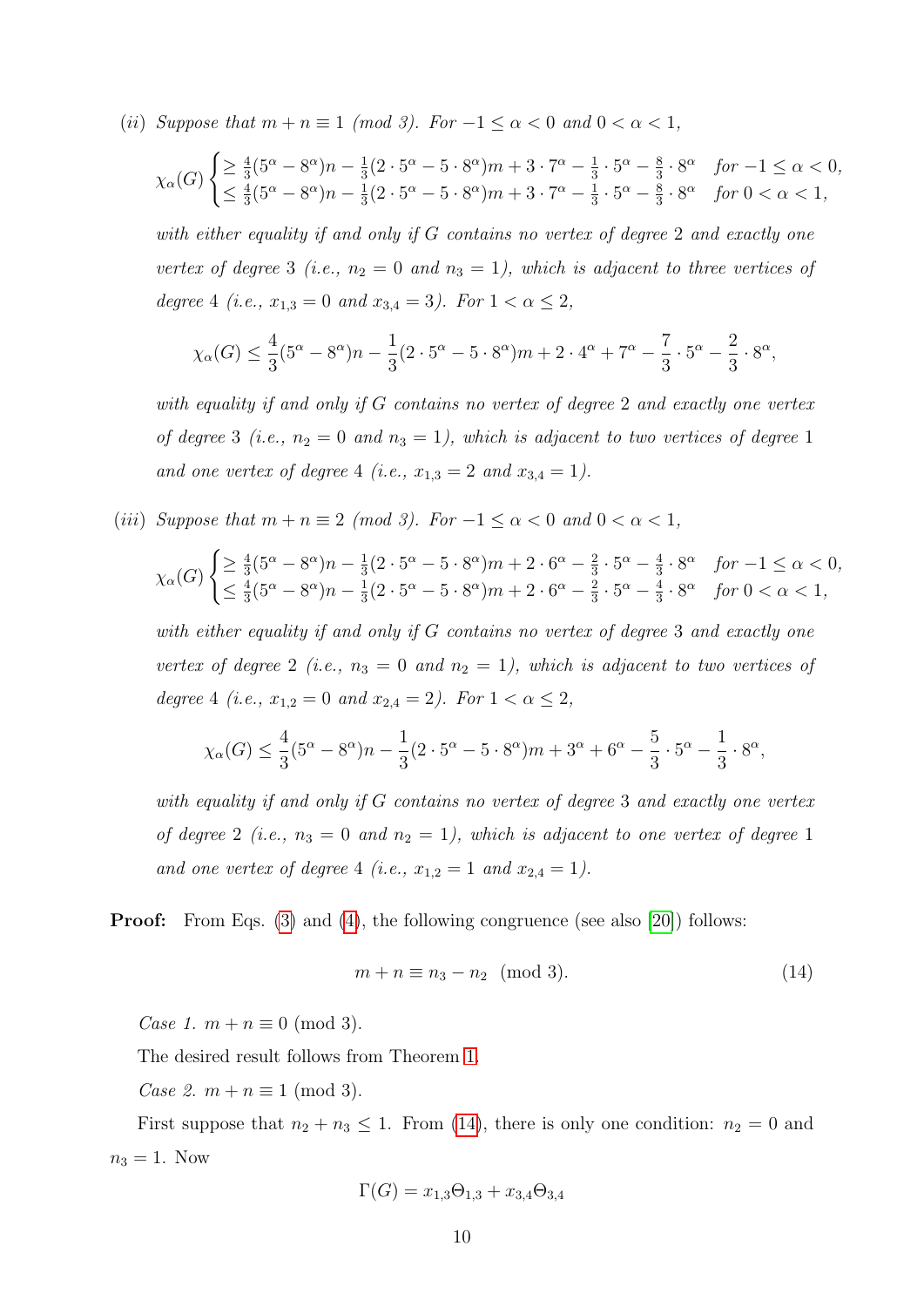and

$$
x_{1,3} + x_{3,4} = 3n_3 = 3.
$$

From Lemma [1](#page-5-1) (i), it follows that

$$
\Theta_{1,3} - \Theta_{3,4} \begin{cases} > 0 & \text{for } -1 \le \alpha < 0 \text{ and } 1 < \alpha \le 2, \\ < 0 & \text{for } 0 < \alpha < 1, \end{cases}
$$

which implies that

$$
\Gamma(G) \begin{cases} \geq 3\Theta_{3,4} & \text{for } -1 \leq \alpha < 0, \\ \leq 3\Theta_{3,4} & \text{for } 0 < \alpha < 1, \\ \leq 2\Theta_{1,3} + \Theta_{3,4} & \text{for } 1 < \alpha \leq 2. \end{cases}
$$

The equality  $\Gamma(G) = 3\Theta_{3,4}$ , for  $-1 \leq \alpha < 0$  and  $0 < \alpha < 1$ , holds if and only if the unique vertex of degree 3 is adjacent to three vertices of degree 4. The equality  $\Gamma(G) = 2\Theta_{1,3} + \Theta_{3,4}$ , for  $1 < \alpha \leq 2$ , holds if and only if the unique vertex of degree 3 is adjacent to two vertices of degree 1 and one vertex of degree 4.

If  $n_2 + n_3 \geq 2$  $n_2 + n_3 \geq 2$ , then from Lemma 2 and Mathematica, it follows that

$$
\Gamma(G) \begin{cases} > 2\Theta_{2,4} > 3\Theta_{3,4} & \text{for } -1 \le \alpha < 0, \\ < 2\Theta_{2,4} < 3\Theta_{3,4} & \text{for } 0 < \alpha < 1, \\ < 2\Theta_{1,3} + \Theta_{3,4} & \text{for } 1 < \alpha \le 2. \end{cases}
$$

Now combining the conclusions of both cases and using Eq. [\(8\)](#page-3-3), we get the desired result.

Case 3.  $m + n \equiv 2 \pmod{3}$ .

First suppose that  $n_2 + n_3 \leq 1$ . From [\(14\)](#page-9-0), there is only one condition:  $n_2 = 1$  and  $n_3 = 0$ . Now

$$
\Gamma(G) = x_{1,2}\Theta_{1,2} + x_{2,4}\Theta_{2,4}
$$

and

$$
x_{1,2} + x_{2,4} = 2n_2 = 2.
$$

From Lemma [1](#page-5-1) (ii), it follows that

$$
\Theta_{1,2} - \Theta_{2,4} \begin{cases} > 0 & \text{for } -1 \le \alpha < 0 \text{ and } 1 < \alpha \le 2, \\ < 0 & \text{for } 0 < \alpha < 1, \end{cases}
$$

which implies that

$$
\Gamma(G) \begin{cases} \geq 2\Theta_{2,4} & \text{for } -1 \leq \alpha < 0, \\ \leq 2\Theta_{2,4} & \text{for } 0 < \alpha < 1, \\ \leq \Theta_{1,2} + \Theta_{2,4} & \text{for } 1 < \alpha \leq 2. \end{cases}
$$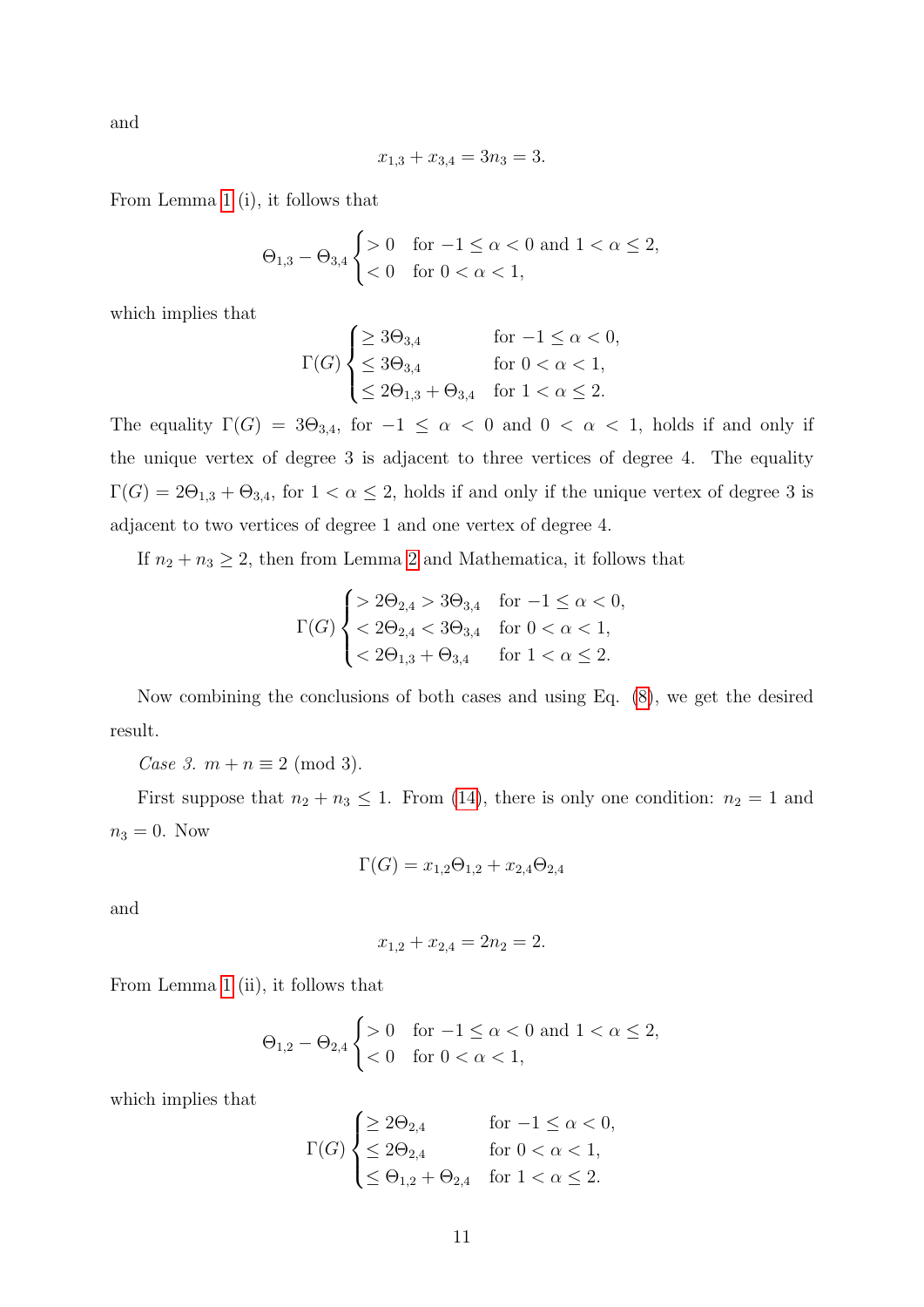The equality  $\Gamma(G) = 2\Theta_{2,4}$ , for  $-1 \leq \alpha < 0$  and  $0 < \alpha < 1$ , holds if and only if the unique vertex of degree 2 is adjacent to two vertices of degree 4. The equality  $\Gamma(G) = \Theta_{1,2} + \Theta_{2,4}$ , for  $1 < \alpha \leq 2$ , holds if and only if the unique vertex of degree 2 is adjacent to one vertex of degree 1 and one vertex of degree 4.

If  $n_2 + n_3 \geq 2$  $n_2 + n_3 \geq 2$ , then from Lemma 2 and Mathematica, we have

$$
\Gamma(G) \begin{cases} > 2\Theta_{2,4} & \text{for } -1 \le \alpha < 0, \\ < 2\Theta_{2,4} & \text{for } 0 < \alpha < 1, \\ < 2\Theta_{1,3} + \Theta_{3,4} < \Theta_{1,2} + \Theta_{2,4} & \text{for } 1 < \alpha \le 2. \end{cases}
$$

Again, after combining the conclusions of both cases and using Eq. [\(8\)](#page-3-3), we get the required result.

Combining the above three cases, the result follows.  $\Box$ 

As illustrations of Theorem [2,](#page-8-1) we list some molecular  $(n, m)$ -graphs, in particular when  $m = n - 1, n, n + 1$ , whose  $\chi_{\alpha}$  values attain the bounds established in Theorem [2,](#page-8-1) see Figure [3.](#page-11-0)



<span id="page-11-0"></span>Figure 3: Some examples of the extremal  $(n, m)$ -graphs, specified in Theorem [2,](#page-8-1) when  $m = n - 1, n, n + 1.$ 

**Remark [2](#page-8-1)** In case of trees, it holds that  $m = n - 1$  and hence Theorem 2 generalizes a result of [\[47\]](#page-19-5) concerning sum-connectivity index  $\chi_{-1/2}$  as well as a result of [\[28\]](#page-18-9) concerning harmonic index  $2\chi_{-1}$ . Theorem [2](#page-8-1) also gives the sharp upper bound of the hyper Zagreb index  $\chi_2$  for molecular  $(n, m)$ -graphs.

Similar to Eq. [\(6\)](#page-3-1), we have the following equation concerning the general Platt index  $Pl_{\alpha}$ :

$$
Pl_{\alpha}(G) = \frac{4}{3}(3^{\alpha} - 6^{\alpha})n - \frac{1}{3}(2 \cdot 3^{\alpha} - 5 \cdot 6^{\alpha})m + x_{1,2}\Theta'_{1,2} + x_{1,3}\Theta'_{1,3} + x_{2,2}\Theta'_{2,2}
$$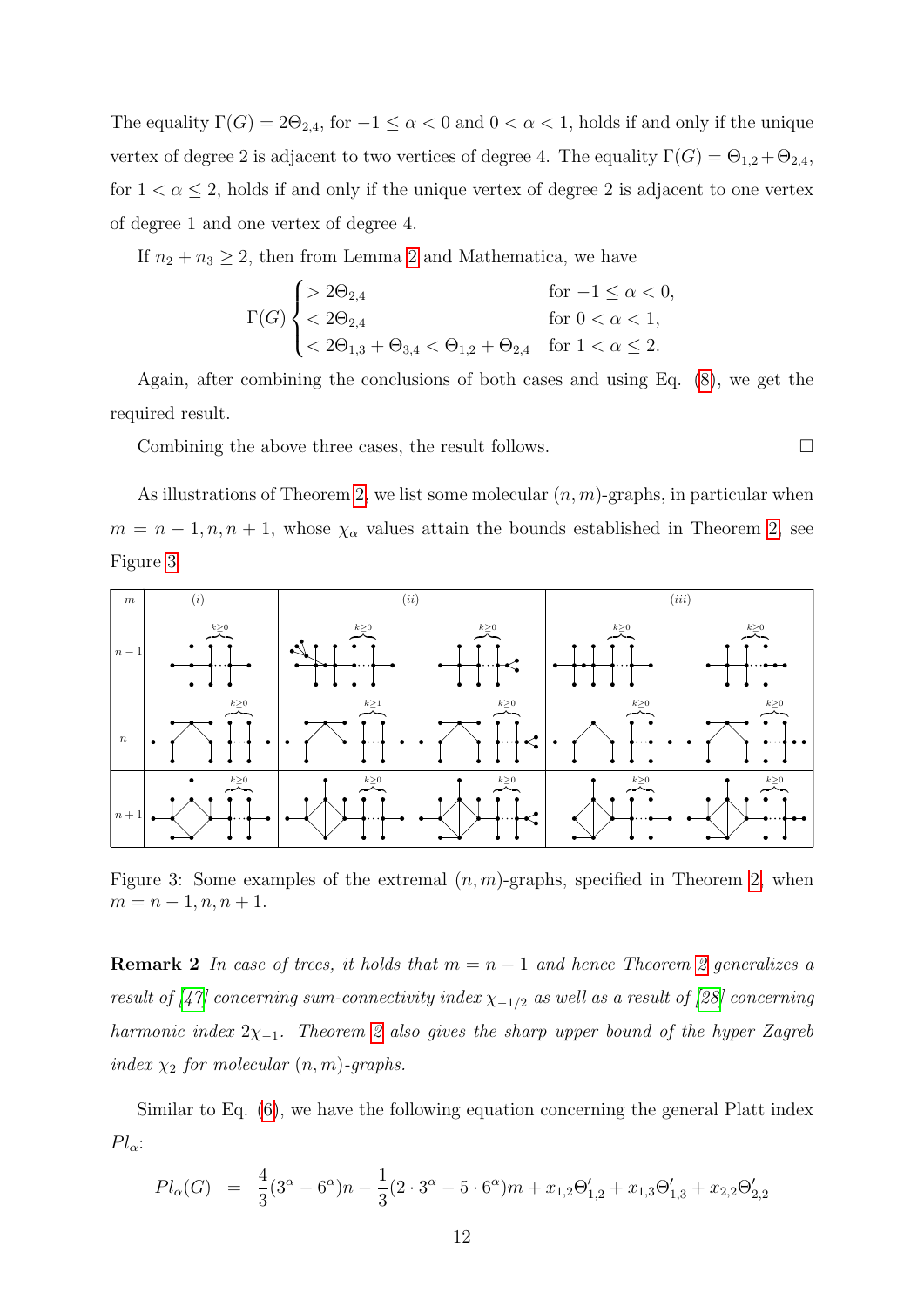$$
+x_{2,3}\Theta_{2,3}'+x_{2,4}\Theta_{2,4}'+x_{3,3}\Theta_{3,3}'+x_{3,4}\Theta_{3,4}',\tag{15}
$$

where

$$
\Theta'_{1,2} = 1 - \frac{4}{3} \cdot 3^{\alpha} + \frac{1}{3} \cdot 6^{\alpha}, \quad \Theta'_{1,3} = 2^{\alpha} - \frac{10}{9} \cdot 3^{\alpha} + \frac{1}{9} \cdot 6^{\alpha},
$$
  

$$
\Theta'_{2,2} = 2^{\alpha} - \frac{2}{3} \cdot 3^{\alpha} - \frac{1}{3} \cdot 6^{\alpha}, \quad \Theta'_{2,3} = \frac{5}{9} (3^{\alpha} - 6^{\alpha}),
$$
  

$$
\Theta'_{2,4} = 4^{\alpha} - \frac{1}{3} \cdot 3^{\alpha} - \frac{2}{3} \cdot 6^{\alpha}, \quad \Theta'_{3,3} = 4^{\alpha} - \frac{2}{9} \cdot 3^{\alpha} - \frac{7}{9} \cdot 6^{\alpha},
$$
  

$$
\Theta'_{3,4} = 5^{\alpha} - \frac{1}{9} \cdot 3^{\alpha} - \frac{8}{9} \cdot 6^{\alpha}.
$$

It can be easily checked that  $\Theta'_{1,3}, \Theta'_{2,2}, \Theta'_{2,3}, \Theta'_{2,4}, \Theta'_{3,3}$  and  $\Theta'_{3,4}$  are all positive for  $-1 \leq \alpha < 0$  and all negative for  $0 < \alpha \leq 2$ . The case about  $\Theta'_{1,2}$  is somewhat different. In  $[-1, 0) \cup (0, 2]$ , there is a unique root of the equation  $\Theta'_{1,2} = 0$  on  $\alpha$ , which is  $x_0 \approx 1.8509$ . More precisely,  $\Theta'_{1,2}$  is positive for  $-1 \leq \alpha < 0$  and  $x_0 < \alpha \leq 2$ , and negative for  $0 < \alpha < x_0$ . Instead,  $\Theta'_{1,2} + \Theta'_{2,2}, \Theta'_{1,2} + \Theta'_{2,3}$  and  $\Theta'_{1,2} + \Theta'_{2,4}$  are all negative for  $x_0 \le \alpha \le 2$ .

It is clear that the inequality  $x_{1,2} \leq x_{2,2} + x_{2,3} + x_{2,4}$  holds for every molecular graph with at least 5 vertices. Hence,

<span id="page-12-0"></span>
$$
\Gamma'(G) = x_{1,2}\Theta'_{1,2} + x_{1,3}\Theta'_{1,3} + x_{2,2}\Theta'_{2,2} + x_{2,3}\Theta'_{2,3} + x_{2,4}\Theta'_{2,4} + x_{3,3}\Theta'_{3,3} + x_{3,4}\Theta'_{3,4}
$$
 (16)

is non-negative for  $-1 \le \alpha < 0$  and non-positive for  $0 < \alpha \le 2$ , and therefore we have the next result.

**Theorem 3** If G is a molecular  $(n, m)$ -graph,  $n \geq 5$ , then

$$
Pl_{\alpha}(G) \begin{cases} \geq \frac{4}{3}(3^{\alpha} - 6^{\alpha})n - \frac{1}{3}(2 \cdot 3^{\alpha} - 5 \cdot 6^{\alpha})m & \text{for } -1 \leq \alpha < 0, \\ \leq \frac{4}{3}(3^{\alpha} - 6^{\alpha})n - \frac{1}{3}(2 \cdot 3^{\alpha} - 5 \cdot 6^{\alpha})m & \text{for } 0 < \alpha \leq 2, \end{cases}
$$

with either equality if and only if G does not contain vertices of degrees 2 and 3.

Recall that  $x_0 \approx 1.8509$  is the unique root of the equation  $\Theta'_{1,2} = 0$  in  $[-1,0) \cup (0,2]$ . By virtue of Mathematica, Lemma [1](#page-5-1) remains true, if we replace  $\Theta_{i,j}$  with  $\Theta'_{i,j}$ , with an exception that  $\max{\{\Theta_{2,2}', \Theta_{2,3}', \Theta_{2,4}'\}} < \Theta_{1,2}' < 0$  when  $x_0 \leq \alpha \leq 2$ , which should be corrected into  $\max{\{\Theta'_{2,2}, \Theta'_{2,3}, \Theta'_{2,4}\}} < 0 \leq \Theta'_{1,2}$  for  $x_0 \leq \alpha \leq 2$ .

Suppose that  $x_{2,2} = x_{2,3} = x_{3,3} = 0$ . Recall that  $\Theta'_{1,2} + \Theta'_{2,4} < 0$  when  $x_0 \le \alpha \le 2$ . If  $n_2 \geq 1$  and  $n_3 \geq 1$ , then it holds that  $x_{2,4} \geq x_{1,2}$  and  $x_{2,4} \geq 1$ , hence

$$
\Gamma'(G) \le x_{2,4}(\Theta'_{1,2} + \Theta'_{2,4}) + (x_{1,3} + x_{3,4})\Theta'_{1,3}
$$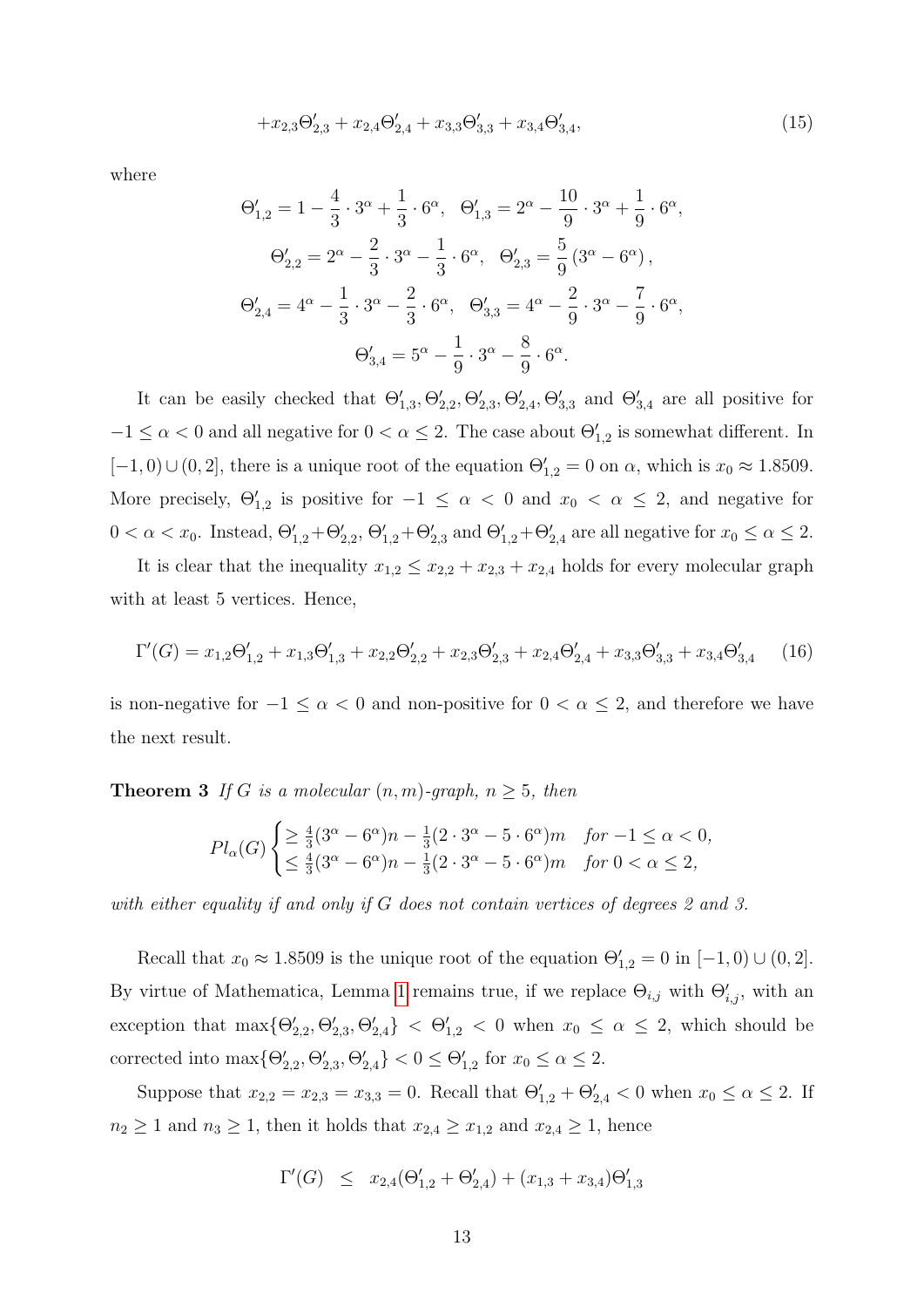$$
= x_{2,4}(\Theta'_{1,2} + \Theta'_{2,4}) + 3n_3\Theta'_{1,3}
$$
  
\n
$$
\leq (\Theta'_{1,2} + \Theta'_{2,4}) + 3\Theta'_{1,3}
$$
  
\n
$$
< 2\Theta'_{1,3} + \Theta'_{3,4}
$$

for  $x_0 \le \alpha \le 2$ . If  $n_2 \ge 2$ ,  $n_3 = 0$  and  $x_{1,2} \ge 2$ , then noting that  $x_{2,4} \ge x_{1,2}$ , i.e.,  $x_{2,4} \ge 2$ , which implies that

$$
\Gamma'(G) = x_{1,2}\Theta'_{1,2} + x_{2,4}\Theta'_{2,4} \le x_{2,4}(\Theta'_{1,2} + \Theta'_{2,4}) \le 2(\Theta'_{1,2} + \Theta'_{2,4}) < 2\Theta'_{1,3} + \Theta'_{3,4}
$$

for  $x_0 \le \alpha \le 2$ . For the remaining cases, proof of the following lemma is fully analogous to that of Lemma [2](#page-6-1) and hence omitted:

**Lemma 3** If a molecular graph G satisfies the inequality  $n_2 + n_3 \geq 2$ , then for the invariant  $\Gamma'(G)$ , defined in Eq. [\(16\)](#page-12-0), it holds that

$$
\Gamma'(G) \begin{cases}\n> 2\Theta'_{2,4} & \text{for } -1 \le \alpha < 0, \\
< 2\Theta'_{2,4} & \text{for } 0 < \alpha < 1, \\
< 2\Theta'_{1,3} + \Theta'_{3,4} & \text{for } 1 < \alpha \le 2.\n\end{cases}
$$

The proof of the next result is fully analogous to that of Theorem [2](#page-8-1) and hence omitted.

<span id="page-13-0"></span>**Theorem 4** Let G be a molecular  $(n, m)$ -graph, where  $n - 1 \le m \le 2n$  and  $n \ge 5$ .

(i) Suppose that  $m + n \equiv 0 \pmod{3}$ . Then

$$
Pl_{\alpha}(G) \begin{cases} \geq \frac{4}{3}(3^{\alpha} - 6^{\alpha})n - \frac{1}{3}(2 \cdot 3^{\alpha} - 5 \cdot 6^{\alpha})m & \text{for } -1 \leq \alpha < 0, \\ \leq \frac{4}{3}(3^{\alpha} - 6^{\alpha})n - \frac{1}{3}(2 \cdot 3^{\alpha} - 5 \cdot 6^{\alpha})m & \text{for } 0 < \alpha < 1 \text{ and } 1 < \alpha \leq 2, \end{cases}
$$

with either equality if and only if  $G$  contains no vertices of degrees 2 and 3 (i.e.,  $n_2 = 0$  and  $n_3 = 0$ ).

(ii) Suppose that  $m + n \equiv 1 \pmod{3}$ . For  $-1 \le \alpha < 0$  and  $0 < \alpha < 1$ ,

$$
Pl_{\alpha}(G) \begin{cases} \geq \frac{4}{3}(3^{\alpha} - 6^{\alpha})n - \frac{1}{3}(2 \cdot 3^{\alpha} - 5 \cdot 6^{\alpha})m + 3 \cdot 5^{\alpha} - \frac{1}{3} \cdot 3^{\alpha} - \frac{8}{3} \cdot 6^{\alpha} & \text{for } -1 \leq \alpha < 0, \\ \leq \frac{4}{3}(3^{\alpha} - 6^{\alpha})n - \frac{1}{3}(2 \cdot 3^{\alpha} - 5 \cdot 6^{\alpha})m + 3 \cdot 5^{\alpha} - \frac{1}{3} \cdot 3^{\alpha} - \frac{8}{3} \cdot 6^{\alpha} & \text{for } 0 < \alpha < 1, \end{cases}
$$

with either equality if and only if G contains no vertex of degree 2 and exactly one vertex of degree 3 (i.e.,  $n_2 = 0$  and  $n_3 = 1$ ), which is adjacent to three vertices of degree 4 (i.e.,  $x_{1,3} = 0$  and  $x_{3,4} = 3$ ). For  $1 < \alpha \leq 2$ ,

$$
Pl_{\alpha}(G) \le \frac{4}{3}(3^{\alpha} - 6^{\alpha})n - \frac{1}{3}(2 \cdot 3^{\alpha} - 5 \cdot 6^{\alpha})m + 2 \cdot 2^{\alpha} + 5^{\alpha} - \frac{7}{3} \cdot 3^{\alpha} - \frac{2}{3} \cdot 6^{\alpha},
$$

with equality if and only if G contains no vertex of degree 2 and exactly one vertex of degree 3 (i.e.,  $n_2 = 0$  and  $n_3 = 1$ ), which is adjacent to two vertices of degree 1 and one vertex of degree 4 (i.e.,  $x_{1,3} = 2$  and  $x_{3,4} = 1$ ).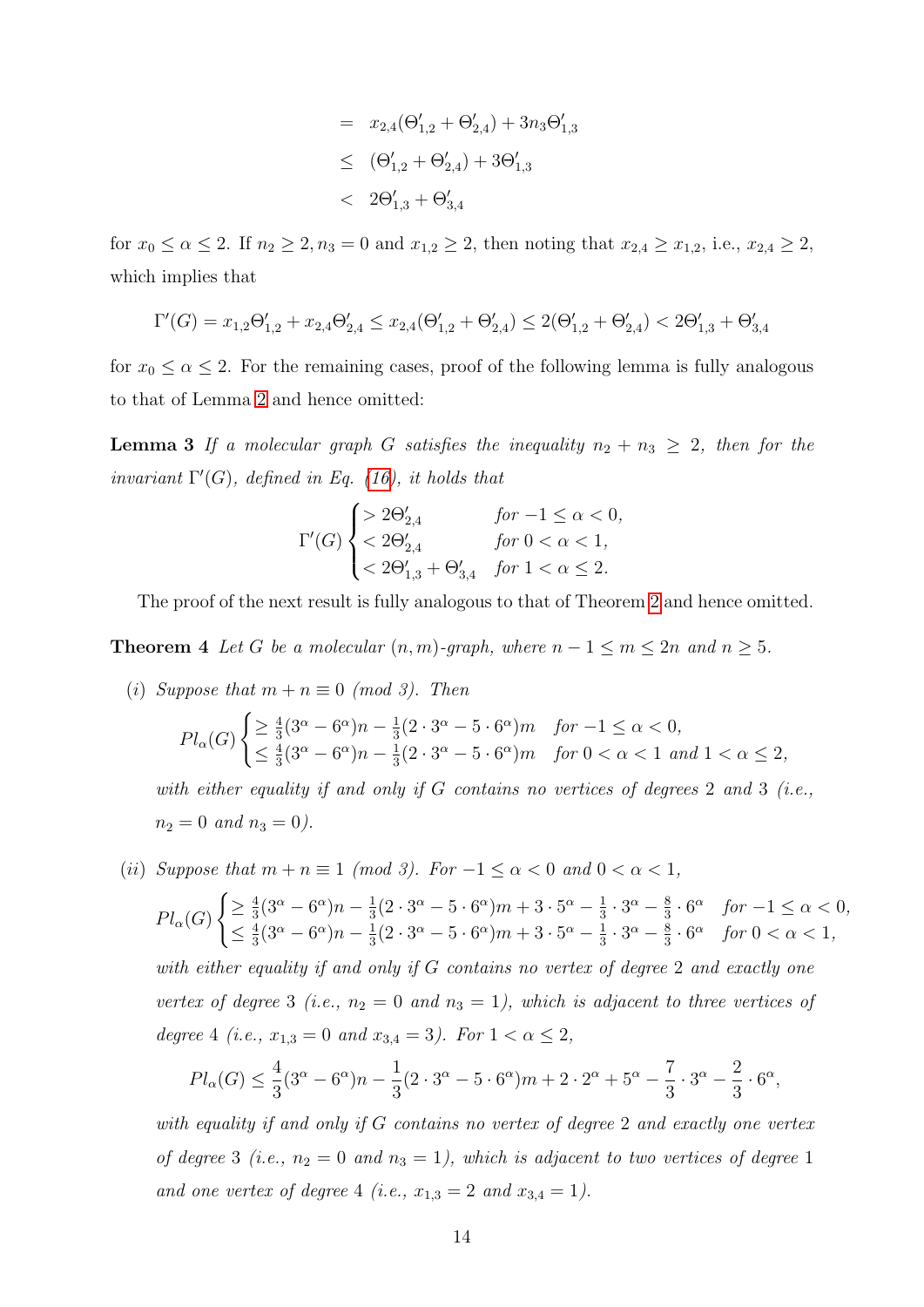(iii) Suppose that  $m + n \equiv 2 \pmod{3}$ . For  $-1 \le \alpha < 0$  and  $0 < \alpha < 1$ ,

$$
Pl_{\alpha}(G) \begin{cases} \geq \frac{4}{3} (3^{\alpha} - 6^{\alpha}) n - \frac{1}{3} (2 \cdot 3^{\alpha} - 5 \cdot 6^{\alpha}) m + 2 \cdot 4^{\alpha} - \frac{2}{3} \cdot 3^{\alpha} - \frac{4}{3} \cdot 6^{\alpha} & \text{for } -1 \leq \alpha < 0, \\ \leq \frac{4}{3} (3^{\alpha} - 6^{\alpha}) n - \frac{1}{3} (2 \cdot 3^{\alpha} - 5 \cdot 6^{\alpha}) m + 2 \cdot 4^{\alpha} - \frac{2}{3} \cdot 3^{\alpha} - \frac{4}{3} \cdot 6^{\alpha} & \text{for } 0 < \alpha < 1, \end{cases}
$$

with either equality if and only if G contains no vertex of degree 3 and exactly one vertex of degree 2 (i.e.,  $n_3 = 0$  and  $n_2 = 1$ ), which is adjacent to two vertices of degree 4 (i.e.,  $x_{1,2} = 0$  and  $x_{2,4} = 2$ ). For  $1 < \alpha \leq 2$ ,

$$
Pl_{\alpha}(G) \le \frac{4}{3}(3^{\alpha} - 6^{\alpha})n - \frac{1}{3}(2 \cdot 3^{\alpha} - 5 \cdot 6^{\alpha})m + 1 + 4^{\alpha} - \frac{5}{3} \cdot 3^{\alpha} - \frac{1}{3} \cdot 6^{\alpha},
$$

with equality if and only if G contains no vertex of degree 3 and exactly one vertex of degree 2 (i.e.,  $n_3 = 0$  and  $n_2 = 1$ ), which is adjacent to one vertex of degree 1 and one vertex of degree 4 (i.e.,  $x_{1,2} = 1$  and  $x_{2,4} = 1$ ).

In Theorem [4,](#page-13-0) we considered all non-zero values of  $\alpha$  between  $-1$  and 2, except  $\alpha = 1$ , because the sharp bounds of  $Pl_1$  for molecular  $(n, m)$ -graphs follows from the results concerning  $M_1$ , established in [\[24\]](#page-17-11). Theorem [4](#page-13-0) also gives sharp bounds on the reformulated first Zagreb index  $EM_1$  for molecular  $(n, m)$ -graphs.

Finally, similar to Eq. [\(6\)](#page-3-1), we have the following equation concerning the ordinary generalized geometric-arithmetic index  $OGA_k$ :

$$
\text{OGA}_k(G) = \frac{4}{3} \left( \left( \frac{4}{5} \right)^k - 1 \right) n - \frac{1}{3} \left( 2 \left( \frac{4}{5} \right)^k - 5 \right) m + \Upsilon(G), \tag{17}
$$

,

where

<span id="page-14-0"></span>
$$
\Upsilon(G) = x_{1,2}\Phi_{1,2} + x_{1,3}\Phi_{1,3} + x_{2,2}\Phi_{2,2} + x_{2,3}\Phi_{2,3} + x_{2,4}\Phi_{2,4} + x_{3,3}\Phi_{3,3} + x_{3,4}\Phi_{3,4},\tag{18}
$$

and

$$
\Phi_{1,2} = \left(\frac{2\sqrt{2}}{3}\right)^k - \frac{4}{3}\left(\frac{4}{5}\right)^k + \frac{1}{3}, \quad \Phi_{1,3} = \left(\frac{\sqrt{3}}{2}\right)^k - \frac{10}{9}\left(\frac{4}{5}\right)^k + \frac{1}{9}
$$
\n
$$
\Phi_{2,2} = \frac{2}{3}\left(1 - \left(\frac{4}{5}\right)^k\right), \quad \Phi_{2,3} = \left(\frac{2\sqrt{6}}{5}\right)^k - \frac{4}{9}\left(\frac{4}{5}\right)^k - \frac{5}{9},
$$
\n
$$
\Phi_{2,4} = \left(\frac{2\sqrt{2}}{3}\right)^k - \frac{1}{3}\left(\frac{4}{5}\right)^k - \frac{2}{3}, \quad \Phi_{3,3} = \frac{2}{9}\left(1 - \left(\frac{4}{5}\right)^k\right),
$$
\n
$$
\Phi_{3,4} = \left(\frac{4\sqrt{3}}{7}\right)^k - \frac{1}{9}\left(\frac{4}{5}\right)^k - \frac{8}{9}.
$$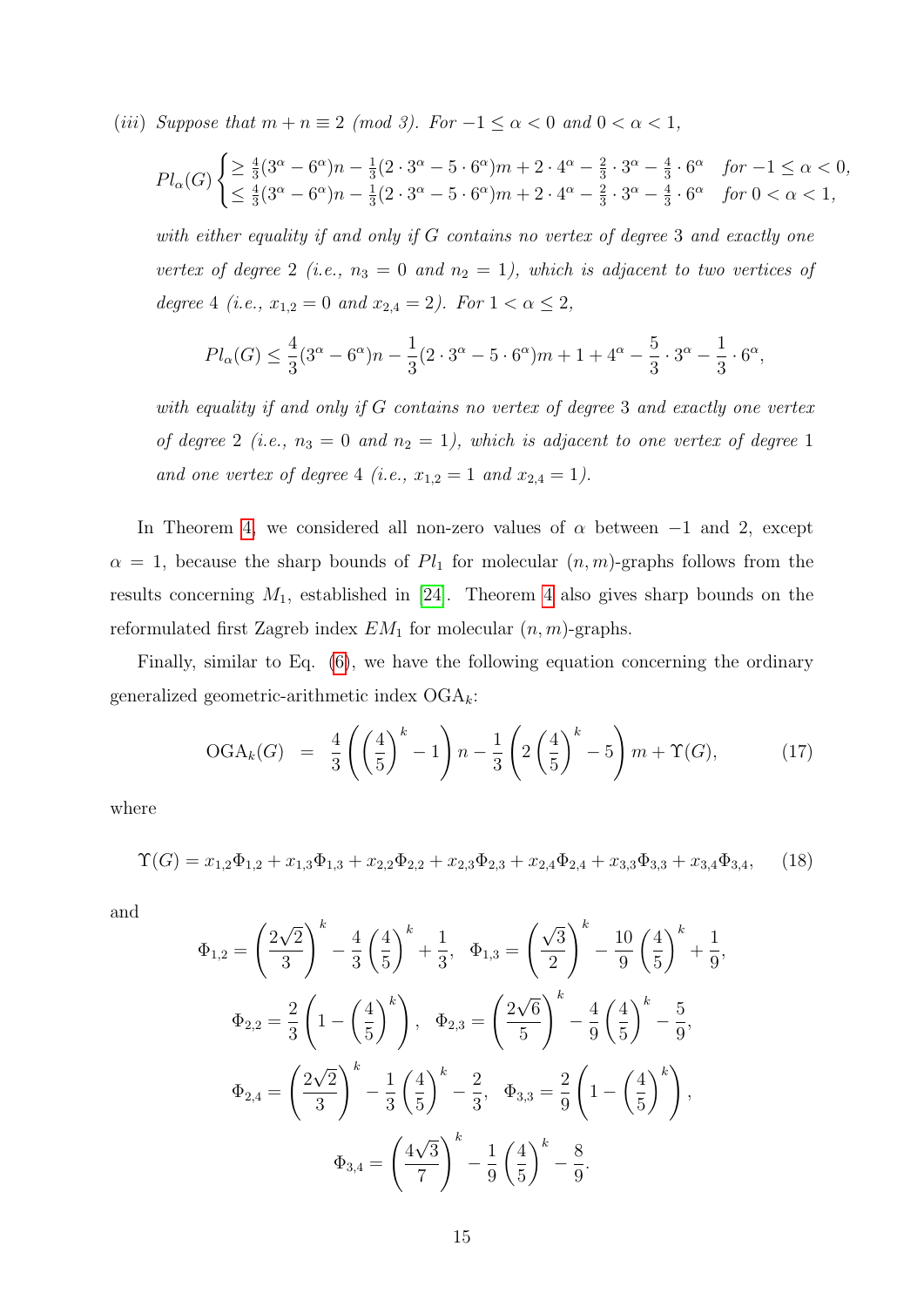It can be easily checked that the inequalities

$$
\Phi_{1,2} > \Phi_{2,2} > \Phi_{2,3} > \Phi_{2,4} > 0
$$

and

$$
\Phi_{1,3} > \Phi_{2,3} > \Phi_{3,3} > \Phi_{3,4} > 0
$$

hold for  $0 < k \leq 1$ , which implies the following lemma (whose proof is fully analogous to that of Lemma [2](#page-6-1) and hence omitted):

**Lemma 4** Let  $0 < k \leq 1$  and G be a molecular graph satisfying the inequality  $n_2 + n_3 \geq 2$ . For the invariant  $\Upsilon(G)$ , defined in Eq. [\(18\)](#page-14-0), it holds that  $\Upsilon(G) > 3\Phi_{3,4}$ .

The proof of the following result is similar to that of Theorem [2](#page-8-1) and hence omitted:

**Theorem 5** Let G be a molecular  $(n, m)$ -graph, where  $n - 1 \le m \le 2n$  and  $n \ge 5$ . Suppose that  $0 < k \leq 1$ .

(i) If  $m + n \equiv 0 \pmod{3}$ , then

$$
OGA_{k}(G) \ge \frac{4}{3} \left( \left( \frac{4}{5} \right)^{k} - 1 \right) n - \frac{1}{3} \left( 2 \left( \frac{4}{5} \right)^{k} - 5 \right) m,
$$

with equality if and only if G contains no vertices of degrees 2 and 3 (i.e.,  $n_2 = 0$ and  $n_3 = 0$ ).

(ii) If  $m + n \equiv 1 \pmod{3}$ , then

$$
OGA_k(G) \ge \frac{4}{3} \left( \left( \frac{4}{5} \right)^k - 1 \right) n - \frac{1}{3} \left( 2 \left( \frac{4}{5} \right)^k - 5 \right) m + 3 \left( \frac{4\sqrt{3}}{7} \right)^k - \frac{1}{3} \left( \frac{4}{5} \right)^k - \frac{8}{3},
$$

with equality if and only if G contains no vertex of degree 2 and exactly one vertex of degree 3 (i.e.,  $n_2 = 0$  and  $n_3 = 1$ ), which is adjacent to three vertices of degree 4  $(i.e., x_{1,3} = 0 \text{ and } x_{3,4} = 3).$ 

(iii) If  $m + n \equiv 2 \pmod{3}$ , then

$$
OGA_k(G) \ge \frac{4}{3} \left( \left( \frac{4}{5} \right)^k - 1 \right) n - \frac{1}{3} \left( 2 \left( \frac{4}{5} \right)^k - 5 \right) m + 2 \left( \frac{2\sqrt{2}}{3} \right)^k - \frac{2}{3} \left( \frac{4}{5} \right)^k - \frac{4}{3},
$$

with equality if and only if G contains no vertex of degree 3 and exactly one vertex of degree 2 (i.e.,  $n_3 = 0$  and  $n_2 = 1$ ), which is adjacent to two vertices of degree 4  $(i.e., x_{1,2} = 0 \text{ and } x_{2,4} = 2).$ 

Acknowledgement. This work was supported by the National Natural Science Foundation of China (Grant No. 11701505).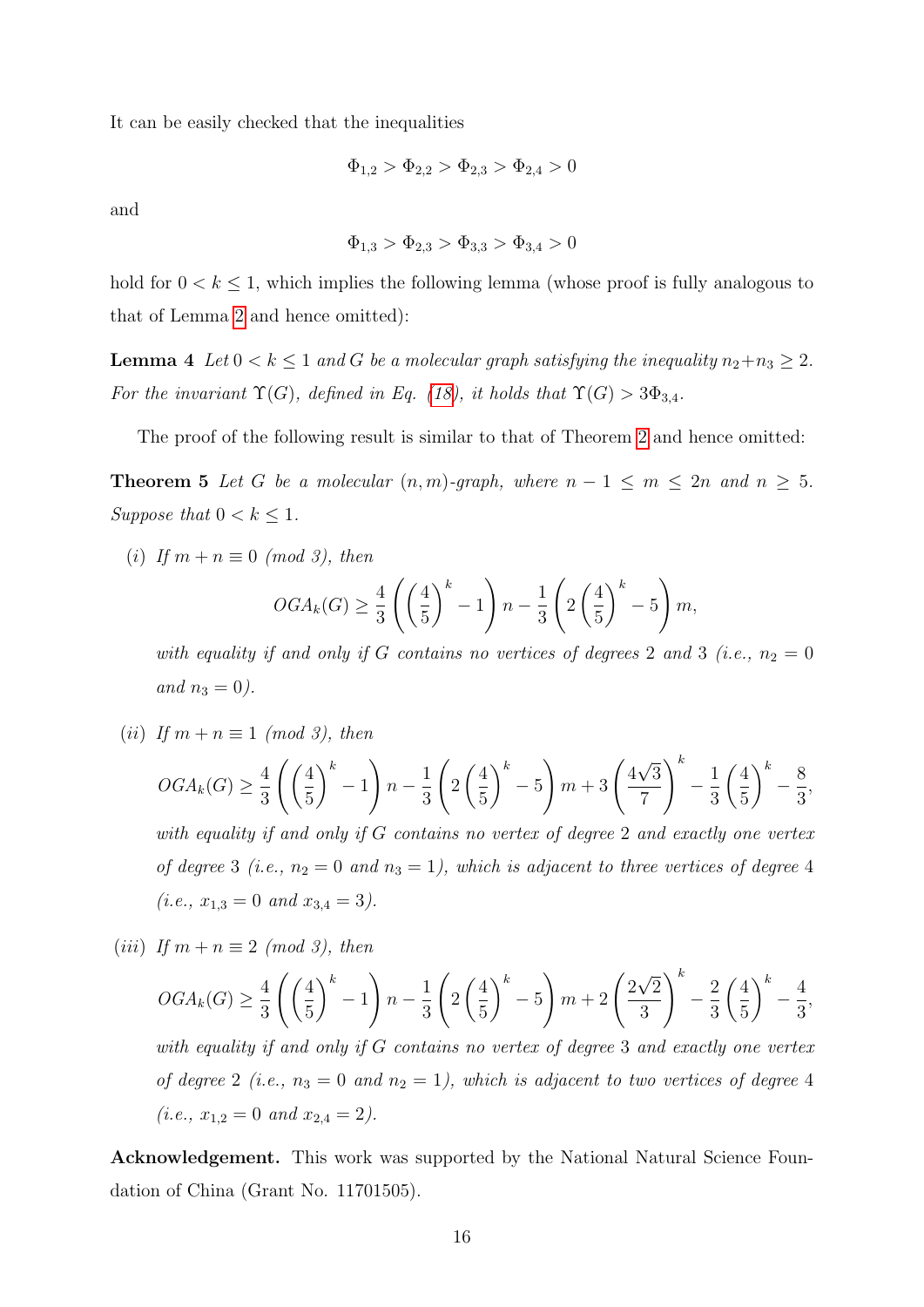### References

- <span id="page-16-6"></span>[1] S. Akhter, M. Imran, Z. Raza, Bounds for the general sum-connectivity index of composite graphs, J. Inequal. Appl. 2017 (2017) 76.
- <span id="page-16-0"></span>[2] M. Atabati, R. Emamalizadeh, A quantitative structure property relationship for prediction of flash point of alkanes using molecular connectivity indices, Chinese J. Chem. Engi. 21 (2013) 420.
- <span id="page-16-7"></span>[3] A. Ali, An alternative but short proof of a result of Zhu and Lu concerning general sum-connectivity index,  $Asian\text{-}European\ J\$ . Math.  $11(2)$  (2018) 1850030.
- <span id="page-16-10"></span>[4] A. Ali, D. Dimitrov, On the extremal graphs with respect to bond incident degree indices, Discrete Appl. Math. 238 (2018) 32–40.
- <span id="page-16-8"></span>[5] A. Ali, D. Dimitrov, Z. Du, F. Ishfaq, On the extremal graphs for general sumconnectivity index  $(\chi_{\alpha})$  with given cyclomatic number when  $\alpha > 1$ , *Discrete Appl.* Math. DOI: 10.1016/j.dam.2018.10.009, in press.
- <span id="page-16-4"></span> $[6]$  A. Ali, Z. Du, On the difference between atom-bond connectivity index and Randić index of binary and chemical trees, Int. J. Quantum Chem. 117 (2017) e25446.
- <span id="page-16-1"></span>[7] A. Ali, I. Gutman, E. Milovanović, I. Milovanović, Sum of powers of the degrees of graphs: extremal results and bounds, MATCH Commun. Math. Comput. Chem. 80 (2018) 5–84.
- <span id="page-16-5"></span>[8] A. Ali, L. Zhong, I. Gutman, Harmonic index and its generalizations: extremal results and bounds, MATCH Commun. Math. Comput. Chem. 81 (2019) 249–311.
- <span id="page-16-9"></span>[9] M. Arshad, I. Tomescu, Maximum general sum-connectivity index with  $-1 \leq \alpha < 0$ for bicyclic graphs, Math. Reports 19 (2017) 93–96.
- <span id="page-16-11"></span>[10] J. A. Bondy, U. S. R. Murty, Graph Theory, Springer, London, 2008.
- <span id="page-16-2"></span>[11] B. Borovićanin, K. C. Das, B. Furtula, I. Gutman, Bounds for Zagreb indices, MATCH Commun. Math. Comput. Chem. 78 (2017) 17–100.
- <span id="page-16-3"></span>[12] B. Borovićanin, K. C. Das, B. Furtula, I. Gutman, Zagreb indices: Bounds and extremal graphs, in: I. Gutman, B. Furtula, K. C. Das, E. Milovanović, I. Milovanović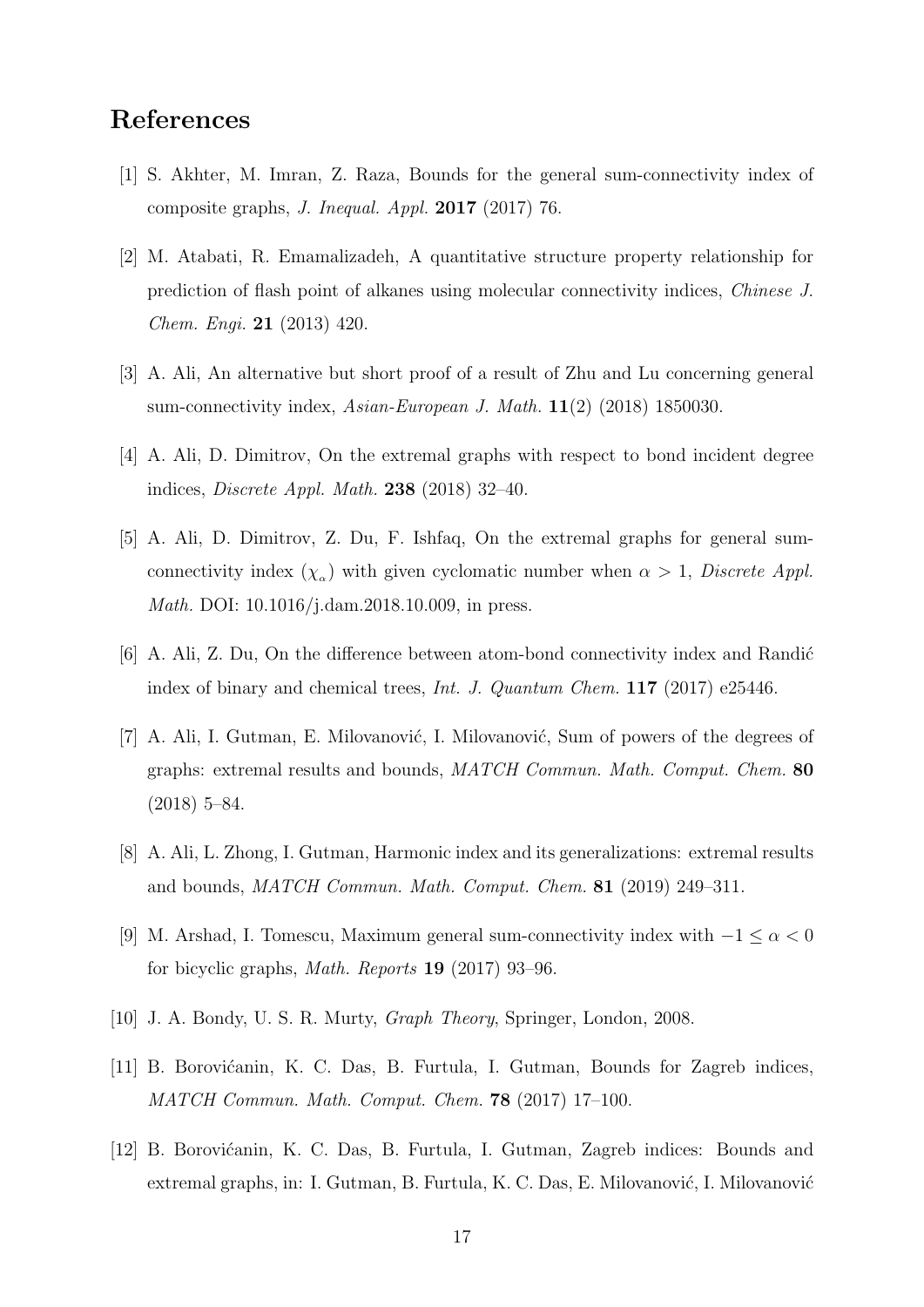(Eds.), Bounds in Chemical Graph Theory – Basics, Univ. Kragujevac, Kragujevac, 2017, pp. 67–153.

- <span id="page-17-7"></span>[13] Q. Cui, L. Zhong, On the general sum-connectivity index of trees with given number of pendent vertices, Discrete Appl. Math. 222 (2017) 213–221.
- <span id="page-17-3"></span>[14] Q. Cui, L. Zhong, The general Randic index of trees with given number of pendent vertices, Appl. Math. Comput. 302 (2017) 111–121.
- <span id="page-17-4"></span>[15] K. C. Das, S. Balachandran, I. Gutman, Inverse degree, Randić index and harmonic index of graphs, Appl. Anal. Discr. Math. 11 (2017) 304–313.
- <span id="page-17-2"></span>[16] T. Došlić, B. Furtula, A. Graovac, I. Gutman, S. Moradi, Z. Yarahmadi, On vertexdegree-based molecular structure descriptors,  $MATCH$  Commun. Math. Comput. Chem. 66 (2011) 613–626.
- <span id="page-17-8"></span>[17] M. Eliasi, A. Iranmanesh, On ordinary generalized geometric–arithmetic index, Appl. Math. Lett. 24 (2011) 582–587.
- <span id="page-17-6"></span><span id="page-17-5"></span>[18] S. Fajtlowicz, On conjectures of Graffiti-II, Congr. Numer. 60 (1987) 187–197.
- [19] I. Gutman, B. Furtula, V. Katanić, Randić index and information, *AKCE Int. J.* Graphs Comb. DOI:10.1016/j.akcej.2017.09.006, in press.
- <span id="page-17-10"></span>[20] I. Gutman, O. Miljković, Molecules with smallest connectivity indices,  $MATCH$  Commun. Math. Comput. Chem. 41 (2000) 57–70.
- <span id="page-17-0"></span>[21] I. Gutman, O. E. Polansky, Mathematical Concepts in Organic Chemistry, Springer, Berlin, 1986.
- <span id="page-17-1"></span>[22] I. Gutman, N. Trinajstić, Graph theory and molecular orbitals. Total  $\pi$ -electron energy of alternant hydrocarbons, *Chem. Phys. Lett.* **17** (1972) 535–538.
- <span id="page-17-9"></span>[23] F. Harary, Graph Theory, Addison–Wesley, Reading, 1969.
- <span id="page-17-11"></span>[24] Y. Hu, X. Li, Y. Shi, T. Xu, I. Gutman, On molecular graphs with smallest and greatest zeroth-order general Randić index, MATCH Commun. Math. Comput. Chem. 54 (2005) 425–434.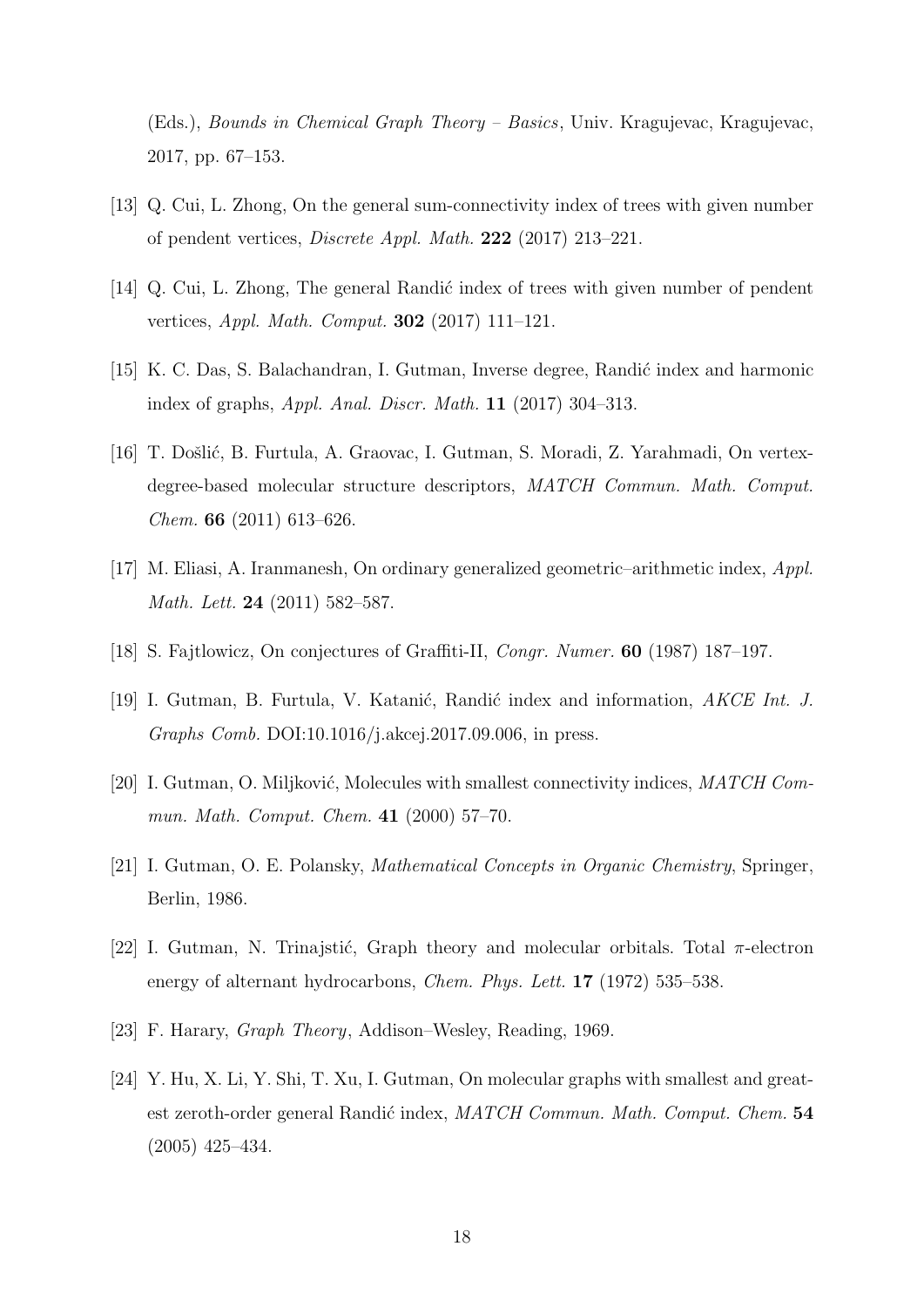- <span id="page-18-7"></span>[25] M. K. Jamil, I. Tomescu, Minimum general sum-connectivity index of trees and unicyclic graphs having a given matching number, Discrete Appl. Math. 222 (2017) 143–150.
- <span id="page-18-3"></span>[26] F. Li, Q. Ye, The general connectivity indices of fluoranthene-type benzenoid systems, Appl. Math. Comput. 273 (2016) 897–911.
- <span id="page-18-2"></span>[27] X. Li, Y. Shi, A survey on the Randić index,  $MATCH$  Commun. Math. Comput. Chem. 59 (2008) 127–156.
- <span id="page-18-9"></span>[28] S. Liu, J. Li, Some properties on the harmonic index of molecular trees, ISRN Appl. Math. 2014 (2014) 781648.
- <span id="page-18-5"></span>[29] B. Lučić, I. Sović, J. Batista, K. Skala, D. Plavšić, D. Vikić-Topić, D. Bešlo, S. Nikolić, N. Trinajstić, The sum–connectivity index – an additive variant of the Randić connectivity index, Curr. Comput. Aided Drug Des. 9 (2013) 184–194.
- [30] B. Lučić, I. Sović, N. Trinajstić, The four connectivity matrices, their indices, polynomials and spectra, in: S. C. Basak, G. Restrepo, J. L. Villaveces (Eds.), Advances in Mathematical Chemistry and Applications, Vol. 1 (Revised Edition), Elsevier, 2015, pp. 76–91.
- <span id="page-18-6"></span>[31] B. Lučić, N. Trinajstić, B. Zhou, Comparison between the sum–connectivity index and product–connectivity index for benzenoid hydrocarbons, Chem. Phys. Lett. 475 (2009) 146–148.
- <span id="page-18-4"></span>[32] T. Mansour, M. A. Rostami, S. Elumalai, B. A. Xavier, Correcting a paper on the Randić and geometric-arithmetic indices, Turk. J. Math. 41 (2017) 27–32.
- <span id="page-18-8"></span>[33] A. Miličević, S. Nikolić, N. Trinajstić, On reformulated Zagreb indices, *Mol. Divers.* 8 (2004) 393–399.
- <span id="page-18-0"></span>[34] A. Mozrzymas, Molecular connectivity indices for modeling the critical micelle concentration of cationic (chloride) Gemini surfactants, Colloid Polym. Sci. 295 (2017) 75–87.
- <span id="page-18-1"></span>[35] J. R. Platt, Prediction of isomeric differences in paraffin properties, J. Phys. Chem. 56 (1952) 328–336.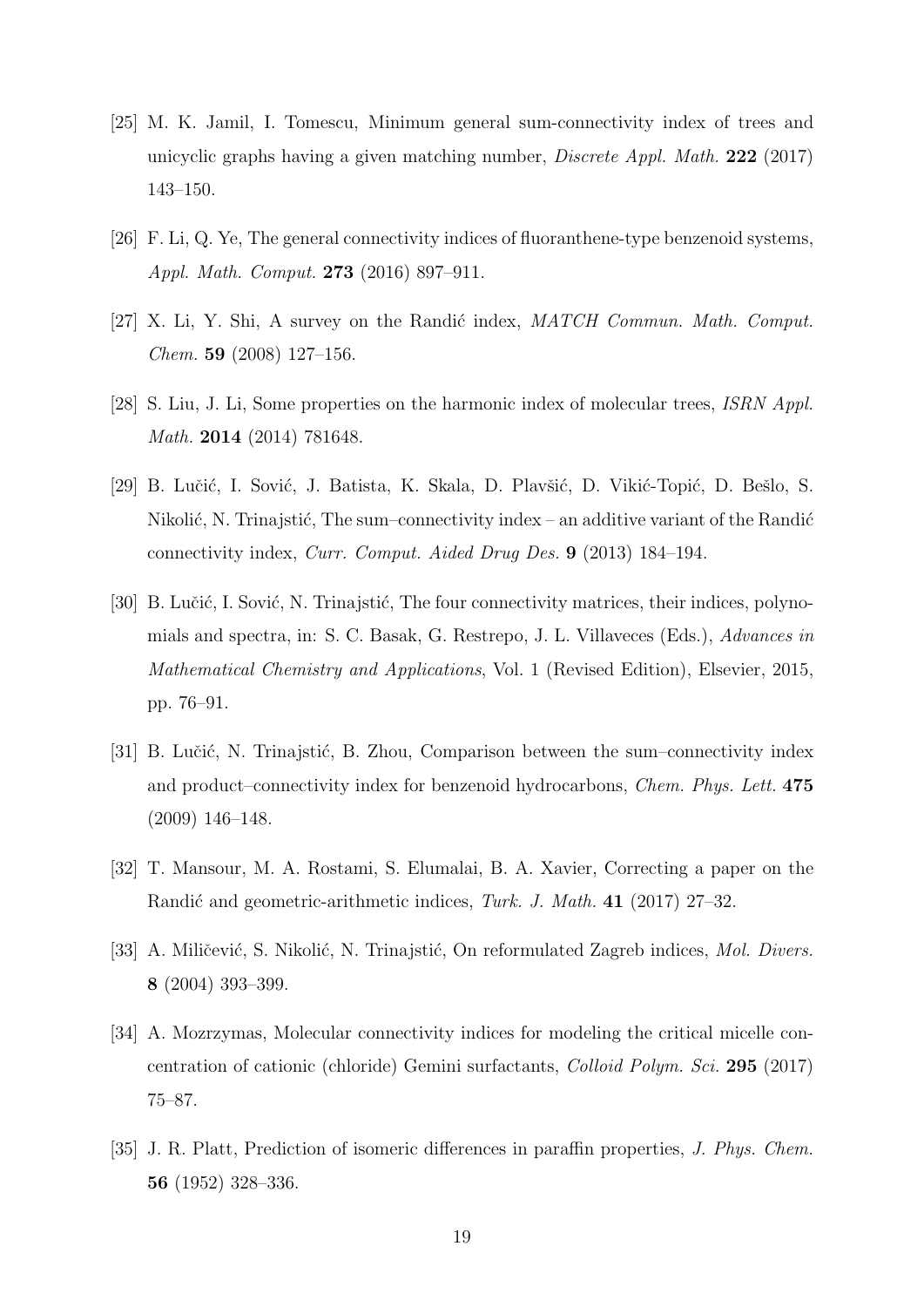- <span id="page-19-8"></span>[36] H. S. Ramane, V. V. Manjalapur, I. Gutman, General sum-connectivity index, general product-connectivity index, general Zagreb index and coindices of line graph of subdivision graphs, AKCE Int. J. Graphs Comb. 14 (2017) 92–100.
- <span id="page-19-4"></span>[37] M. Randić, On characterization of molecular branching, J. Am. Chem. Soc. **97** (1975) 6609–6615.
- <span id="page-19-2"></span>[38] B. M. Santos, J. L. Zotin, P. M. Ndiaye, M. A. P. da Silva, Hydrogenation of aromatics compounds: Calculation of thermodynamic properties using molecular index connectivity, Can. J. Chem. Eng. 95 (2017) 2272–2277.
- <span id="page-19-3"></span>[39] F. Shafiei, Prediction of physical and thermodynamic properties of aliphatic ethers from molecular structures by multiple linear regression, J. Chil. Chem. Soc. 62 (2017) 3389–3392.
- <span id="page-19-7"></span>[40] G. H. Shirdel, H. Rezapour, A. M. Sayadi, The hyper-Zagreb index of graph operations, Iranian J. Math. Chem. 4 (2013) 213–220.
- <span id="page-19-1"></span>[41] R. Todeschini, V. Consonni, Handbook of Molecular Descriptors, Wiley-VCH, Weinheim, (2000).
- <span id="page-19-9"></span>[42] I. Tomescu, On the general sum-connectivity index of connected graphs with given order and girth, Electron. J. Graph Theory Appl. 4 (2016) 1–7.
- <span id="page-19-0"></span>[43] N. Trinajstić, *Chemical Graph Theory*, CRC Press, Boca Raton, 1992.
- <span id="page-19-11"></span>[44] Z. K. Vukićević, G. Popivoda, Chemical trees with extreme values of Zagreb indices and coindices, Iranian J. Math. Chem. 5 (2014) 19–29.
- <span id="page-19-6"></span>[45] D. Vukičević, N. Trinajstić, Bondadditive modeling. 3. Comparison between the product–connectivity index and sum–connectivity index, Croat. Chem. Acta 83 (2010) 349–351.
- <span id="page-19-10"></span>[46] H. Wang, J.-B. Liu, S. Wang, W. Gao, S. Akhter, M. Imran, M. R. Farahani, Sharp bounds for the general sum-connectivity indices of transformation graphs, Discrete Dyn. Nat. Soc. 2017 (2017) 2941615.
- <span id="page-19-5"></span>[47] B. Zhou, N. Trinajstić, On a novel connectivity index, J. Math. Chem.  $46$  (2009) 1252–1270.